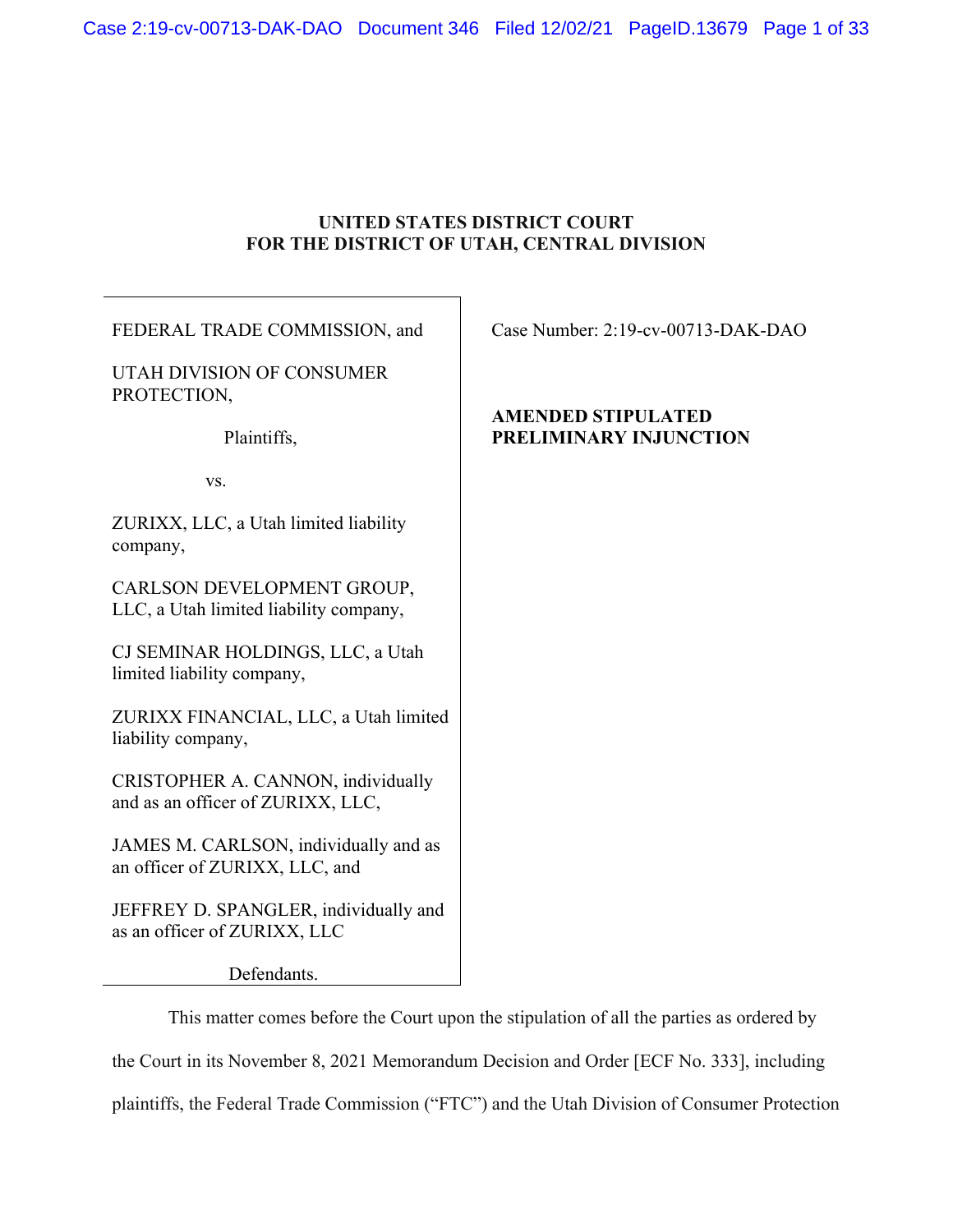("Division"), and defendants Zurixx, LLC, Carlson Development Group, LLC, CJ Seminar Holdings, LLC, Zurixx Financial, LLC, Cristopher A. Cannon, James M. Carlson, and Jeffrey D. Spangler (collectively, the "Zurixx Defendants"), for the entry of an amended preliminary injunction as to all of the Zurixx Defendants consistent with the Court's order.

WHEREAS, on September 30, 2019, Plaintiffs filed their Complaint for Permanent Injunction and Other Equitable Relief ("Complaint") pursuant to Sections 13(b) and 19 of the Federal Trade Commission Act ("FTC Act"), 15 U.S.C. §§ 53(b) and 57b, the Consumer Review Fairness Act ("CRFA"), 15 U.S.C. § 45b, the Utah Consumer Sales Practices Act ("UCSPA"), Utah Code § 13-11-1 *et seq*., and the Business Opportunity Disclosure Act ("BODA"), Utah Code § 13-15-1 *et seq*., and moved pursuant to Fed. R. Civ. P. 65(b), for a temporary restraining order ("TRO");

WHEREAS, following an *ex parte* hearing, on October 1, 2019, the Court issued a TRO against the Zurixx Defendants that included asset preservation, appointment of a temporary monitor over Zurixx, LLC, Carlson Development Group, LLC, CJ Seminar Holdings, LLC, and Zurixx Financial, LLC (the "Corporate Zurixx Defendants"), and other equitable relief [ECF No. 24];

WHEREAS, each of the Zurixx Defendants was properly served with a summons, the Complaint, and the TRO;

WHEREAS, Plaintiffs and the Zurixx Defendants stipulated to the entry of a Stipulated Preliminary Injunction ("SPI"), which was entered by the Court on November 1, 2019 [ECF No. 54];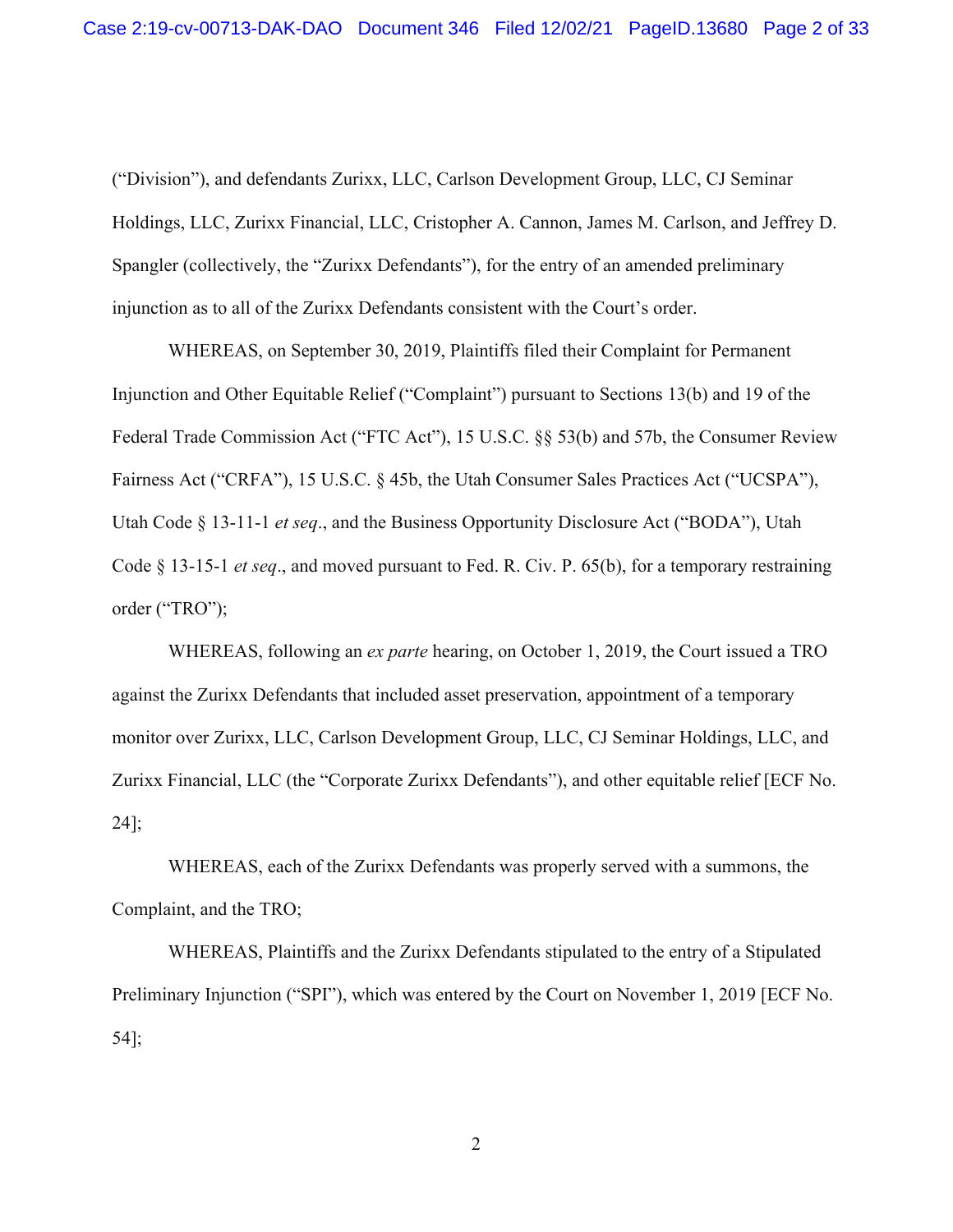WHEREAS, the SPI included asset preservation and asset freeze provisions, as well as the appointment of a Receiver over the Corporate Zurixx Defendants;

WHEREAS, Plaintiffs filed a First Amended Complaint for Permanent Injunction and Other Equitable Relief [ECF No. 134] on May 12, 2020, and a Second Amended Complaint for Permanent Injunction and Other Equitable Relief [ECF No. 219] on February 12, 2021, both of which included claims under the Telemarketing and Consumer Fraud and Abuse Prevention Act ("Telemarketing Act"), 15 U.S.C. §§ 6101-6108, for alleged violation of the FTC's Telemarketing Sales Rule ("TSR"), 16 C.F.R. Part 310, as well as Utah Code § 13-26-8, and the Telephone Fraud Prevention Act ("TFPA"), Utah Code § 13-26-1 *et seq.*;

WHEREAS on May 6, 2021, the Court issued as order [ECF No. 241] requesting that the parties submit briefing discussing how the United States Supreme Court's ruling in *AMG Capital Management, LLC et al. v. Federal Trade Commission*, 141 S. Ct. 1341 (2021) "impacts and applies to their respective case(s)";

WHEREAS on May 12, 2021, the Zurixx Defendants filed a Motion to Modify Preliminary Injunction Order [ECF No. 244], asking the Court to strike all sections of the SPI relating to the asset freeze, asset preservation, and appointment or use of the Receiver;

WHEREAS on November 8, 2021, the Court, after receiving briefing and holding oral argument, entered a Memorandum Decision and Order [ECF No. 333] granting in part and denying in part the Zurixx Defendants' motion, and requiring the parties to submit an Amended Preliminary Injunction consistent with that Memorandum Decision and Order within 20 days;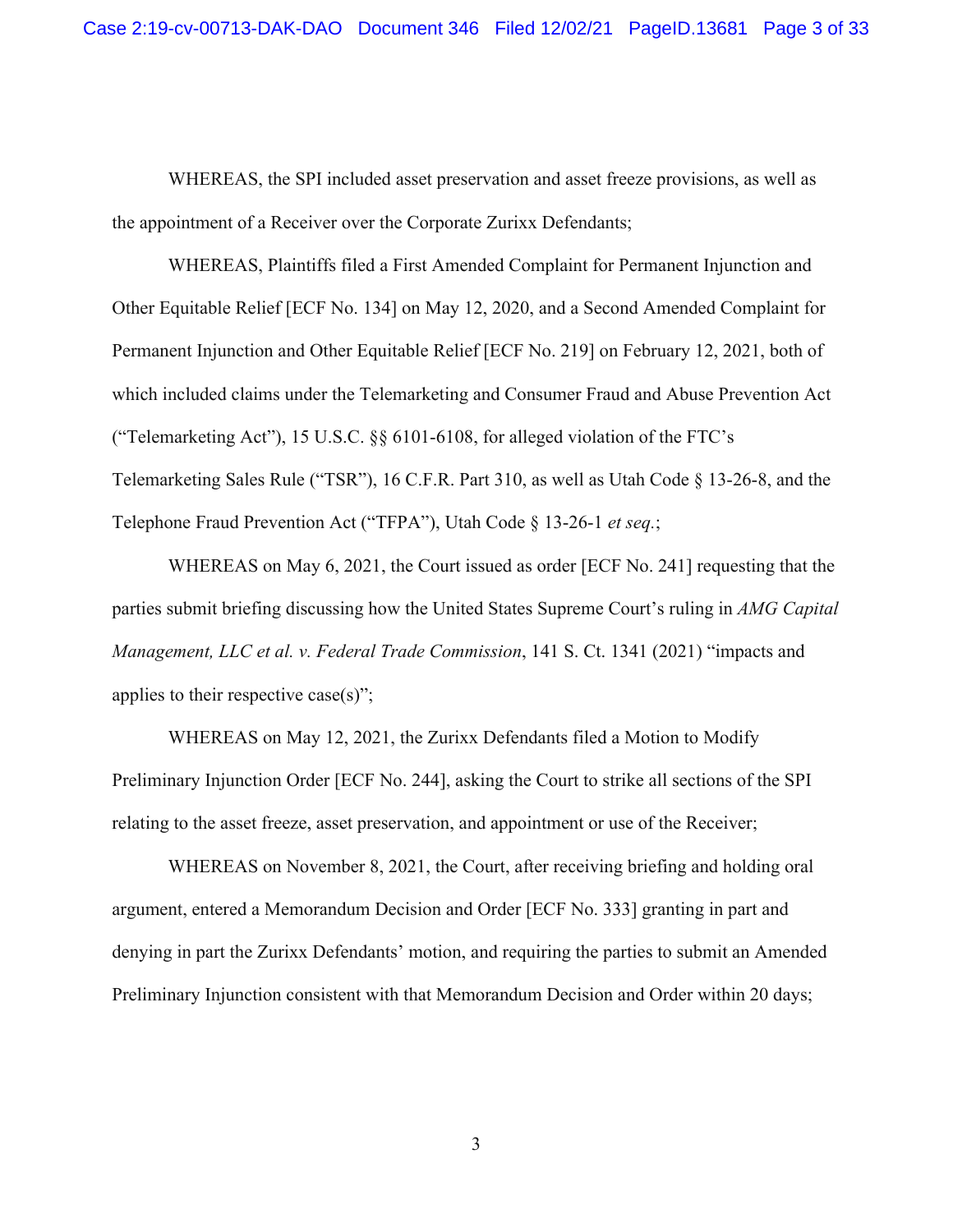WHEREAS on November 23, 2021, the Court issued a Clarification Order [ECF No.

340] regarding the amount of the Corporate Zurixx Defendants' funds that may be released from the SPI's asset freeze; and

WHEREAS Plaintiffs and the Zurixx Defendants have reached a stipulation as to the form of such an Amended Preliminary Injunction.

#### **THEREFORE, IT IS STIPULATED AND ORDERED** as follows:

### **FINDINGS**

A. This Court has jurisdiction over the subject matter of this case, and there is good cause to believe that it will have jurisdiction over all parties hereto and that venue in this District is proper.

B. Plaintiffs allege that the Zurixx Defendants have advertised, marketed, and sold real estate-related investing products and services to consumers in this District and throughout the United States.

C. Plaintiffs allege that the Zurixx Defendants have engaged in and are likely to engage in acts or practices that violate Section 5(a) of the FTC Act, 15 U.S.C.  $\S$  45(a), the Consumer Review Fairness Act, 15 U.S.C. § 45b, the UCSPA, Utah Code § 13-11-1 *et seq.*, BODA, Utah Code § 13-15-1 *et seq*., the TSR, 16 C.F.R. Part 310, as well as Utah Code § 13- 26-8, the Telemarketing Act, 15 U.S.C. §§ 6101-6108, and the TFPA, Utah Code § 13-26-1 *et seq*.

D. The Court has authority to issue this Order pursuant to Sections 13(b) and 19 of the FTC Act, 15 U.S.C. §§ 53(b) and 57b, Federal Rule of Civil Procedure 65, the All Writs Act, 28 U.S.C. § 1651, Utah Code §§ 13-11-17(1)(b); 13-11-2(4); 13-15-3(1); and 13-2-5(3). The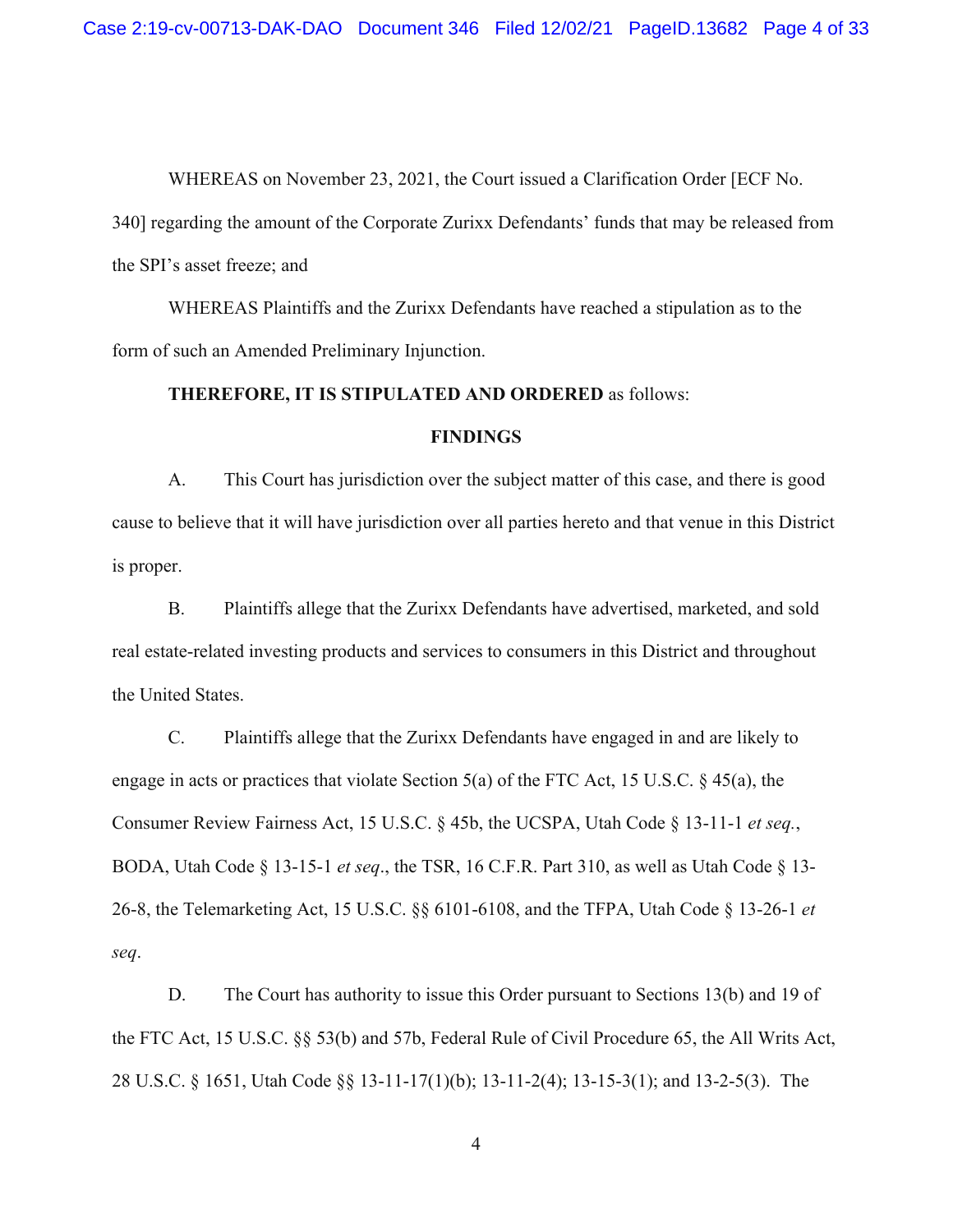Zurixx Defendants consent to the entry of this Amended Stipulated Preliminary Injunction, but they reserve all rights to seek further relief from the Court and to contest or challenge the authority of the Plaintiffs to seek and this Court to award the relief sought by the Plaintiffs.

E. No security is required of any agency of the United States for issuance of a preliminary injunction. Fed. R. Civ. P. 65(c).

## **DEFINITIONS**

A. "**Asset**" means any legal or equitable interest in, right to, or claim to, any property, wherever located and by whomever held.

B. "**Business Coaching Program**" means any product or service, including any program or plan, that is represented, expressly or by implication, to train or teach a consumer how to establish, operate, or improve a business.

C. "**Corporate Zurixx Defendants**" means Zurixx, LLC, Carlson Development Group, LLC, CJ Seminar Holdings, LLC, and Zurixx Financial, LLC, and each of their subsidiaries, affiliates, successors, and assigns.

D. **"Covered Communication"** means a written, oral, or pictorial review,

performance assessment, or other similar analysis of goods or services, including conduct related to the goods or services.

E. **"Zurixx Defendants**" means Corporate Zurixx Defendants and Individual Defendants, individually, collectively, or in any combination.

F. "**Document**" is synonymous in meaning and equal in scope to the usage of "document" and "electronically stored information" in Federal Rule of Civil Procedure 34(a), Fed. R. Civ. P. 34(a), and includes writings, drawings, graphs, charts, photographs, sound and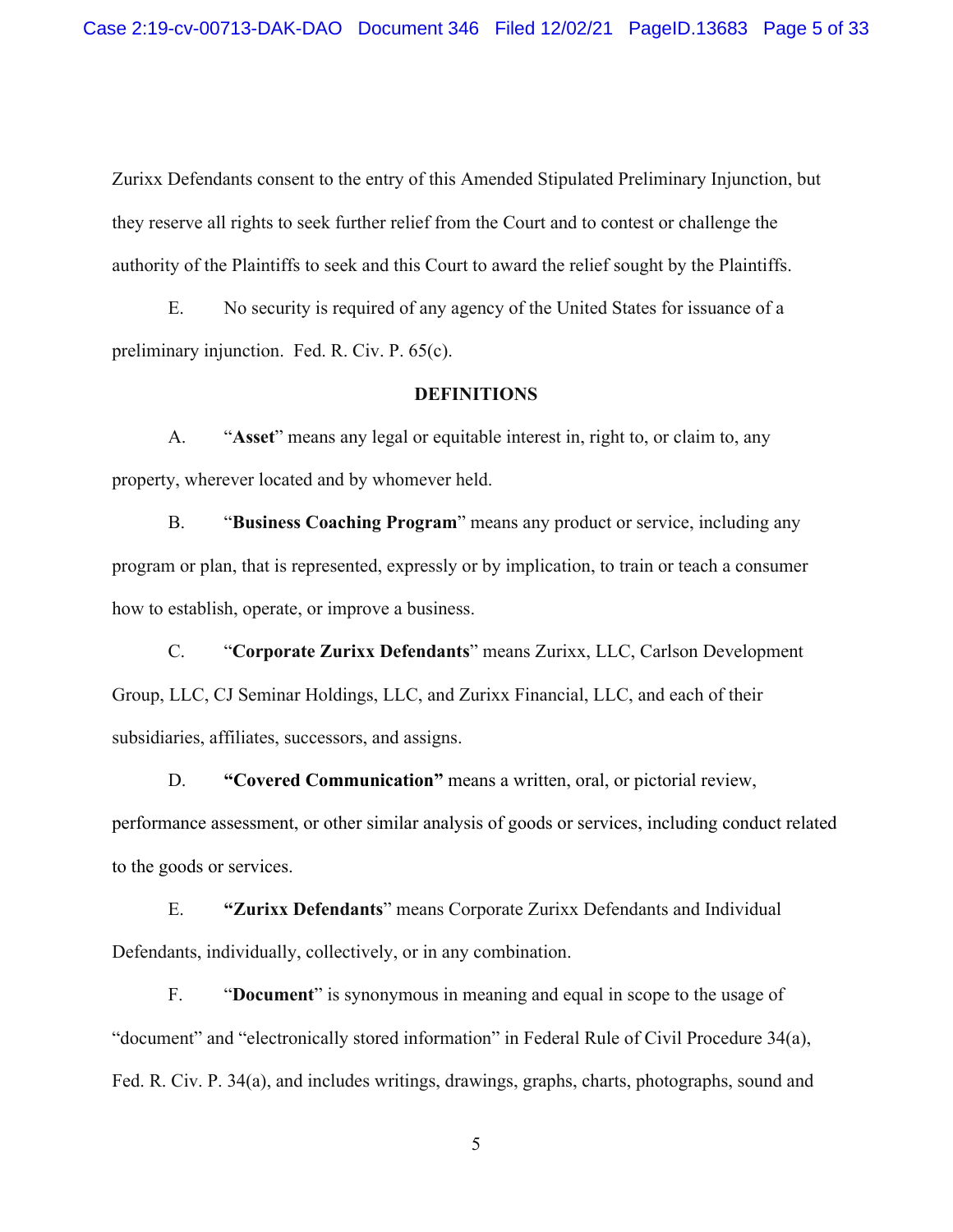video recordings, images, Internet sites, web pages, websites, electronic correspondence, including e-mail and instant messages, contracts, accounting data, advertisements, FTP Logs, Server Access Logs, books, written or printed records, handwritten notes, telephone logs, telephone scripts, receipt books, ledgers, personal and business canceled checks and check registers, bank statements, appointment books, computer records, customer or sales databases and any other electronically stored information, including Documents located on remote servers or cloud computing systems, and other data or data compilations from which information can be obtained directly or, if necessary, after translation into a reasonably usable form. A draft or nonidentical copy is a separate document within the meaning of the term.

G. "**Earnings Claim**" means any representation to consumers, specific or general, about income, revenues, financial gains, percentage gains, profit, net profit, gross profit, or return on investment.

H. "**Electronic Data Host**" means any Person in the business of storing, hosting, or otherwise maintaining electronically stored information. This includes, but is not limited to, any entity hosting a website or server, and any entity providing "cloud based" electronic storage.

I. "**Individual Defendants**" means Cristopher A. Cannon, James M. Carlson, Jeffrey D. Spangler, individually, collectively, or in any combination.

J. **"Person"** means any natural person or any entity, corporation, partnership, or association of persons.

K. **"Real Estate Coaching Program"** means any product or service, including any program or plan, that is represented, expressly or by implication, to train or teach a consumer how to make money through investing in or buying and selling real estate.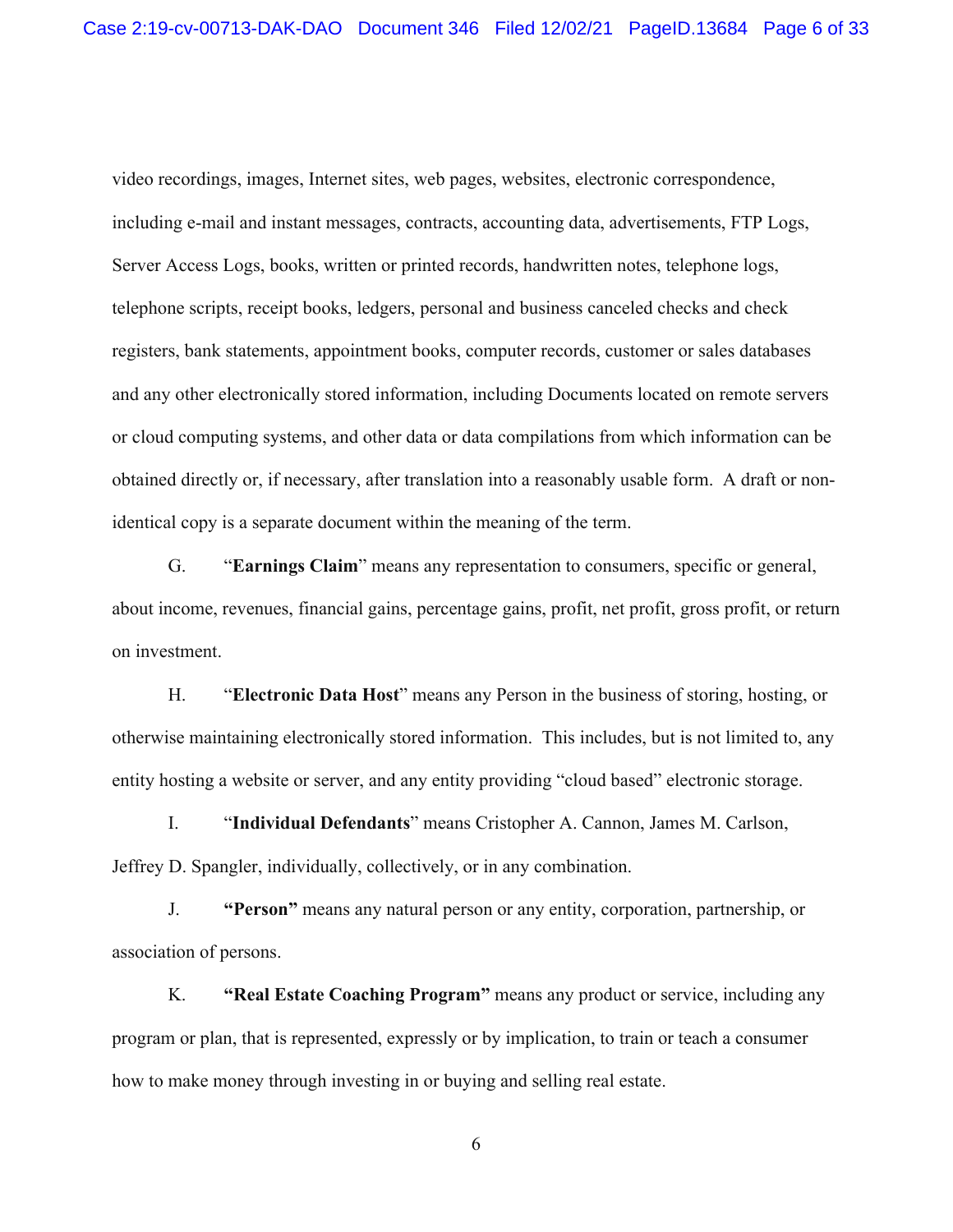L. "**Receiver**" means the equity receiver appointed in Section XIV of this Order and any deputy receivers that shall be named by the receiver.

M. "**Receivership Entities**" means the Corporate Zurixx Defendants as well as any other entity that the Receiver determines is controlled or owned by any Zurixx Defendant and (1) conducted any business related to the Zurixx Defendants' advertising, marketing, distributing, promoting, or selling of any real estate-related investing products and services, (2) commingled or pooled Assets with any Zurixx Defendant, or (3) otherwise participated in the transfer of Assets stemming from the advertising, marketing, distributing, promoting, or selling of real estate-related investing products and services, including, but not limited to, Dorado Marketing and Management, LLC, Zurixx Financial, LLC (Puerto Rico), RE Cash Source, LLC, and Brand Management Holdings, LLC. Upon determining that a nonparty entity is a Receivership Entity, the Receiver shall promptly notify the entity as well as the parties, and shall inform the entity that it can challenge the Receiver's determination by filing a motion with the Court. Provided, however, that the Receiver may delay providing such notice for up to 48 hours if the Receiver determines that notice to the entity or the parties before the Receiver establishes control over the entity may result in the destruction of records, dissipation of Assets, or any other obstruction of the Receiver's control of the entity.

N. **"Review-Limiting Contract Term"** means a standardized contract term that: prohibits or restricts the ability of a person who is a party to the contract to engage in a Covered Communication; imposes a penalty or fee against a person who is a party to the contract for engaging in a Covered Communication; or transfers, or requires a person who is a party to the contract to transfer, to any other person any intellectual property rights in a Covered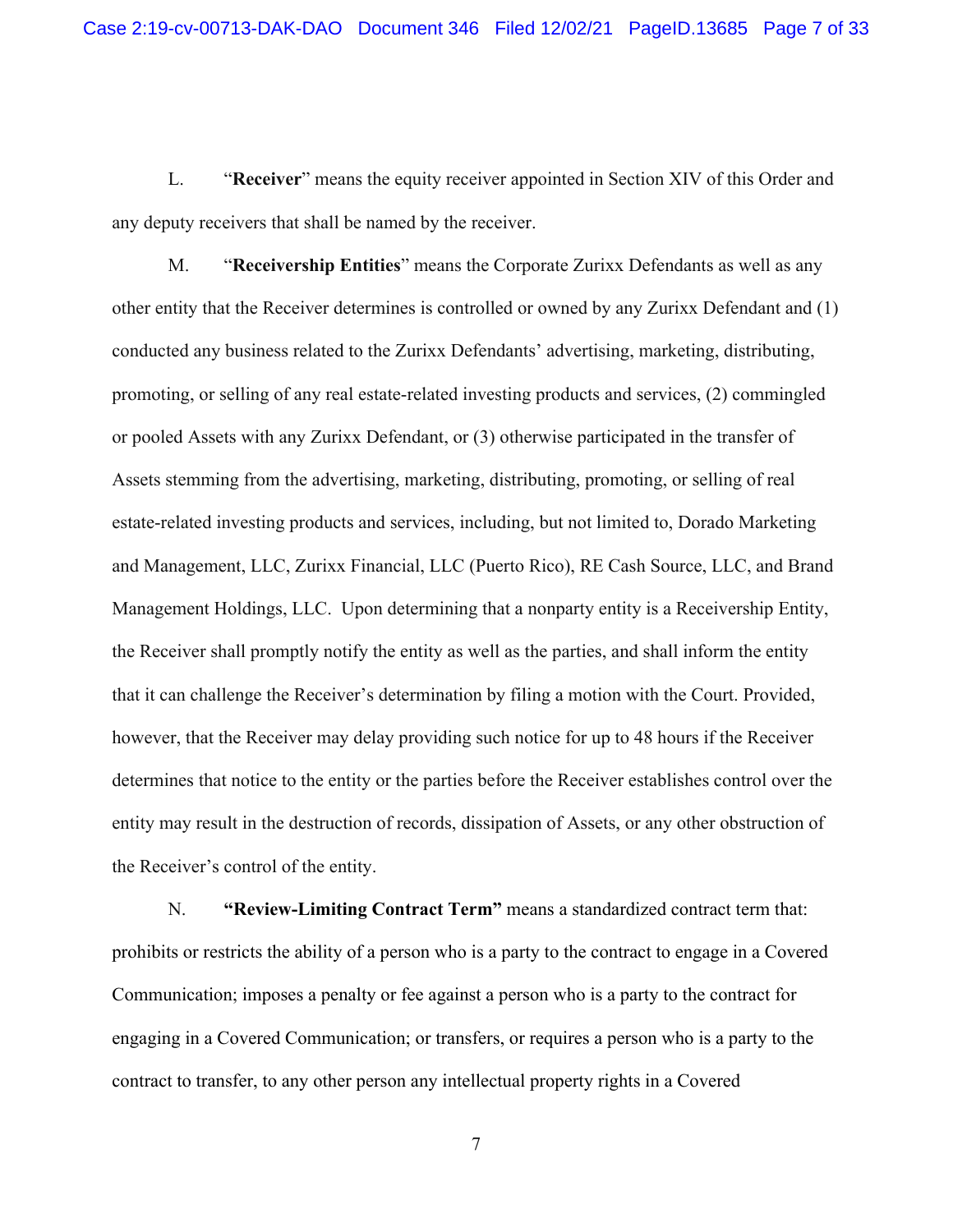Communication, with the exception of a non-exclusive license to lawfully use a Covered Communication about a Zurixx Defendant's goods or services.

## **ORDER**

## **I. BAN ON REAL ESTATE-RELATED INVESTING OR SELLING PRODUCTS AND SERVICES AND BUSINESS COACHING PROGRAMS**

IT IS THEREFORE ORDERED that the Zurixx Defendants are preliminarily restrained and enjoined from advertising, marketing, distributing, promoting, or offering for sale, or assisting in the advertising, marketing, distributing, promoting, or offering for sale of, any Real Estate Coaching Program or Business Coaching Program.

## **II. PROHIBITED BUSINESS ACTIVITIES**

**IT IS THEREFORE ORDERED** that the Zurixx Defendants, the Zurixx Defendants' officers, agents, employees, and attorneys, and all other Persons in active concert or participation with them, who receive actual notice of this Order by personal service or otherwise, whether acting directly or indirectly, in connection with the advertising, marketing, promoting, or offering for sale of any goods or services, are preliminarily restrained and enjoined from:

A. Making any Earnings Claim, unless the Earnings Claim is truthful and not misleading, and, at the time such claim is made, the Zurixx Defendants: (1) have a reasonable basis for the claim; (2) have in their possession written materials that substantiate the claim; and (3) make the written substantiation available upon request to the consumer, potential purchaser or investor, the Receiver, and Plaintiffs;

B. Misrepresenting or assisting others in misrepresenting, expressly or by implication, any other fact material to consumers concerning any good or service, such as: the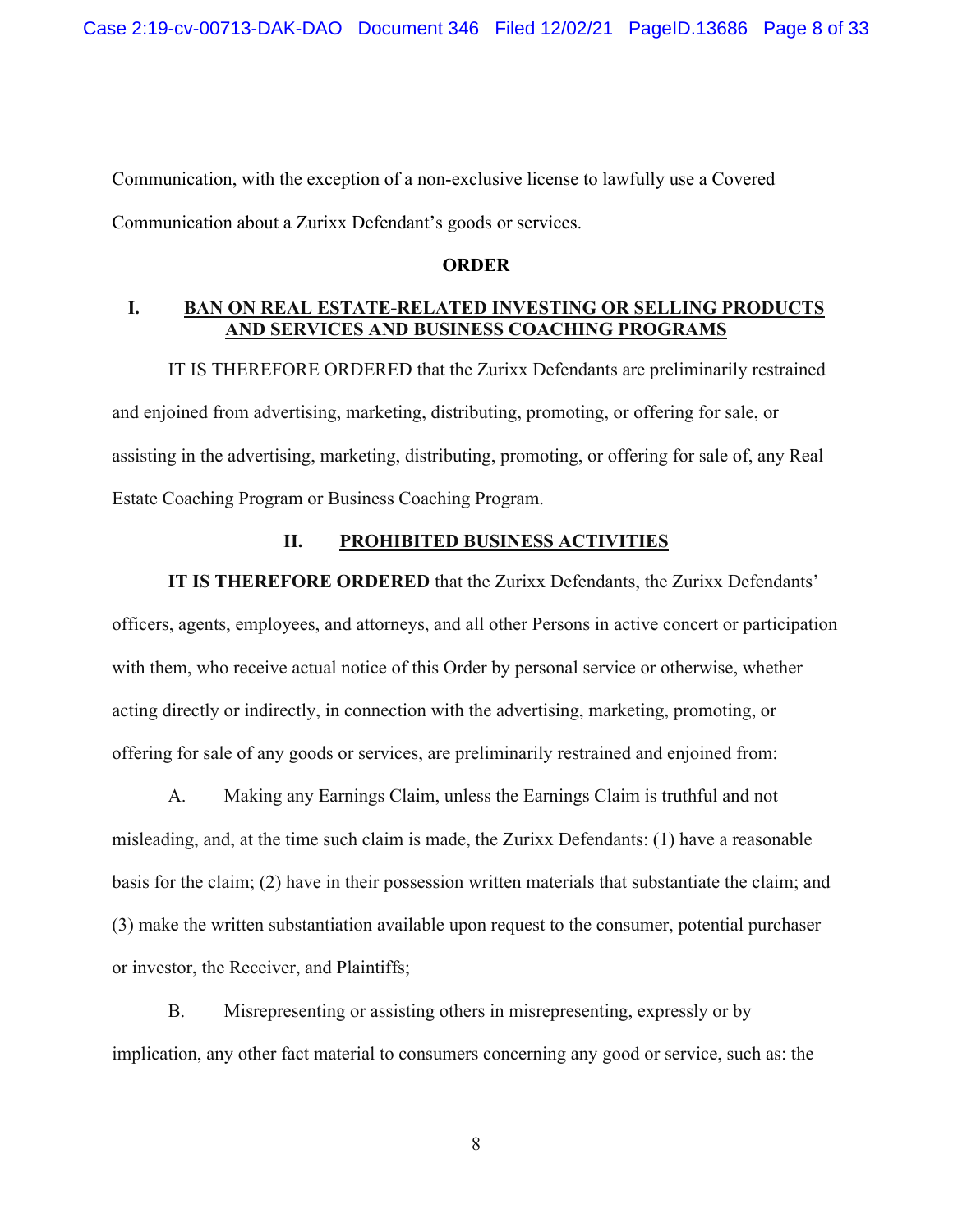total costs; associated financing or credit; refund policy; any material restrictions, limitations, or conditions; or any material aspect of its performance, efficacy, nature, or central characteristics.

## **III. INJUNCTION AGAINST SUPPRESSING COVERED COMMUNICATIONS THROUGH CONTRACT TERMS**

**IT IS THEREFORE ORDERED** that the Zurixx Defendants, the Zurixx Defendants' officers, agents, employees, and attorneys, and all other Persons in active concert or participation with them, who receive actual notice of this Order by personal service or otherwise, whether acting directly or indirectly, in connection with the advertising, marketing, promoting, or offering for sale of any goods or services, are preliminarily restrained and enjoined from offering, attempting to enforce, or asserting the validity of, any Review-Limiting Contract Term.

Provided, however, that nothing in this Section shall: require a Zurixx Defendant to publish or host the content of any person; affect any other legal duty of a party to a contract; or affect any cause of action arising from the breach of such duty.

## **IV. PROHIBITION ON RELEASE OF CUSTOMER INFORMATION**

**IT IS FURTHER ORDERED** that the Zurixx Defendants, the Zurixx Defendants' officers, agents, employees, and attorneys, and all other Persons in active concert or participation with any of them, who receive actual notice of this Order, whether acting directly or indirectly, are hereby preliminarily restrained and enjoined from:

A. Selling, renting, leasing, transferring, or otherwise disclosing, the name, address, birth date, telephone number, email address, credit card number, bank account number, Social Security number, or other financial or identifying information of any person that any Zurixx Defendant obtained in connection any activity that pertains to the subject matter of this Order; and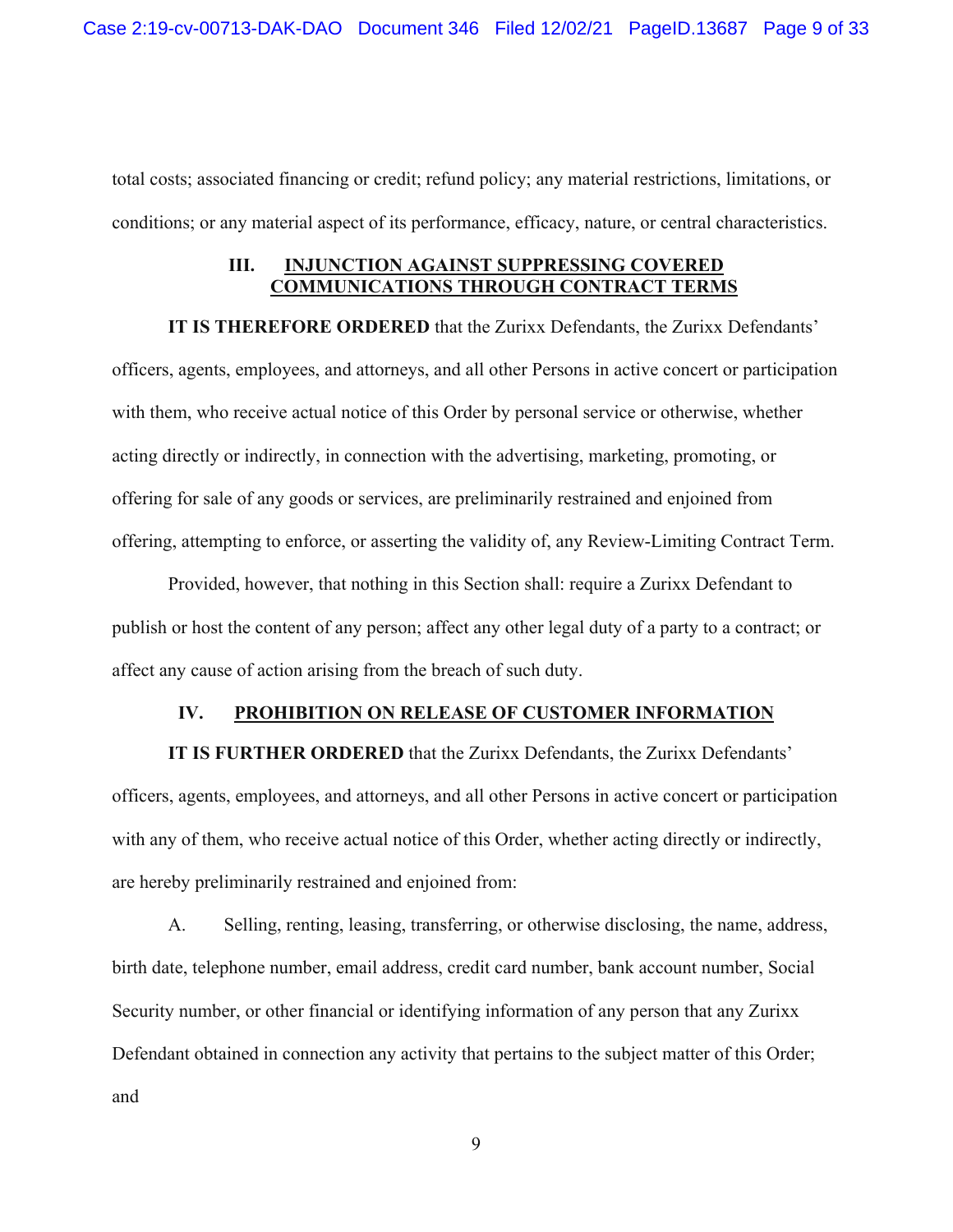B. Benefitting from or using the name, address, birth date, telephone number, email address, credit card number, bank account number, Social Security number, or other financial or identifying information of any person that any Zurixx Defendant obtained in connection with any activity that pertains to the subject matter of this Order.

Provided, however, that the Zurixx Defendants may disclose such identifying information to a law enforcement agency, to their attorneys as required for their defense, as required by any law, regulation, or court order, or in any filings, pleadings or discovery in this action in the manner required by the Federal Rules of Civil Procedure and by any protective order in the case.

## **V. PRESERVATION OF INDIVIDUAL DEFENDANTS' ASSETS**

**IT IS FURTHER ORDERED** that, unless otherwise provided by the Court, for the pendency of this Order, each Individual Defendant shall not, directly or indirectly, disburse, gift, spend, transfer, liquidate, or assign more than a cumulative amount of \$50,000 (per Individual Defendant) of his Assets without approval from the Court. Without limitation, the assets to be preserved of Jeffrey Spangler specifically include JSS Investment Ventures LLC; the assets to be preserved of Cristopher A. Cannon specifically include CAC Investment Ventures, LLC; and the assets to be preserved of James M. Carlson specifically include Carlson Development Group, LLC (Puerto Rico). Furthermore, Individual Defendant Cristopher Cannon may spend an additional amount of \$28,000 solely for the purpose of child support and alimony, provided that he produce documentation to the Receiver sufficient to show that the transfer is necessary and has been made for those purposes.

Notwithstanding the above language, pursuant to the Court's November 8, 2021 Memorandum Decision and Order [ECF No. 333] as modified by the November 23, 2021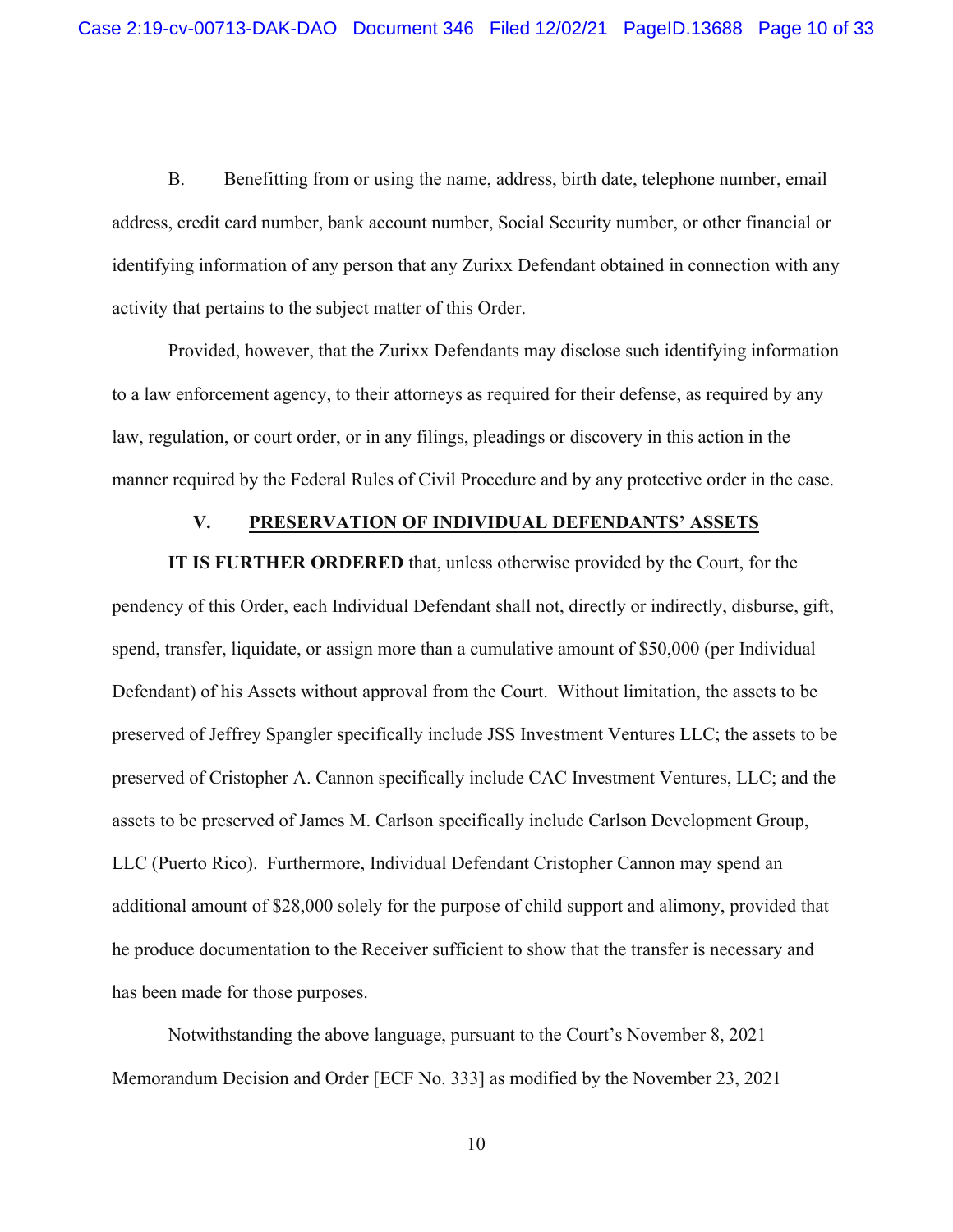Clarification Order [ECF No. 340], the Court releases an additional \$50,000 of the preserved assets of each Individual Defendant to assist in their defense of this case.

#### **VI. ASSET FREEZE OVER CORPORATE ZURIXX DEFENDANTS**

**IT IS FURTHER ORDERED** that the Corporate Zurixx Defendants, the Corporate Zurixx Defendants' officers, agents, employees, and all other Persons in active concert or participation with any of them, who receive actual notice of this Order, whether acting directly or indirectly, are hereby preliminarily restrained and enjoined from:

A. Transferring, liquidating, converting, encumbering, pledging, loaning, selling, concealing, dissipating, disbursing, assigning, relinquishing, spending, withdrawing, granting a lien or security interest or other interest in, or otherwise disposing of any Assets, wherever located, including outside the United States, that are:

- 1. Owned or controlled, directly or indirectly, by any Corporate Zurixx Defendant;
- 2. Held, in part or in whole, for the benefit of any Corporate Zurixx Defendant;
- 3. In the actual or constructive possession of any Corporate Zurixx Defendant; or
- 4. Owned or controlled by, in the actual or constructive possession of, or otherwise held for the benefit of, any corporation, partnership, asset protection trust, or other entity that is directly or indirectly owned, managed, or controlled by any Corporate Zurixx Defendant, including any Assets held by, for, or subject to access by, any Corporate Zurixx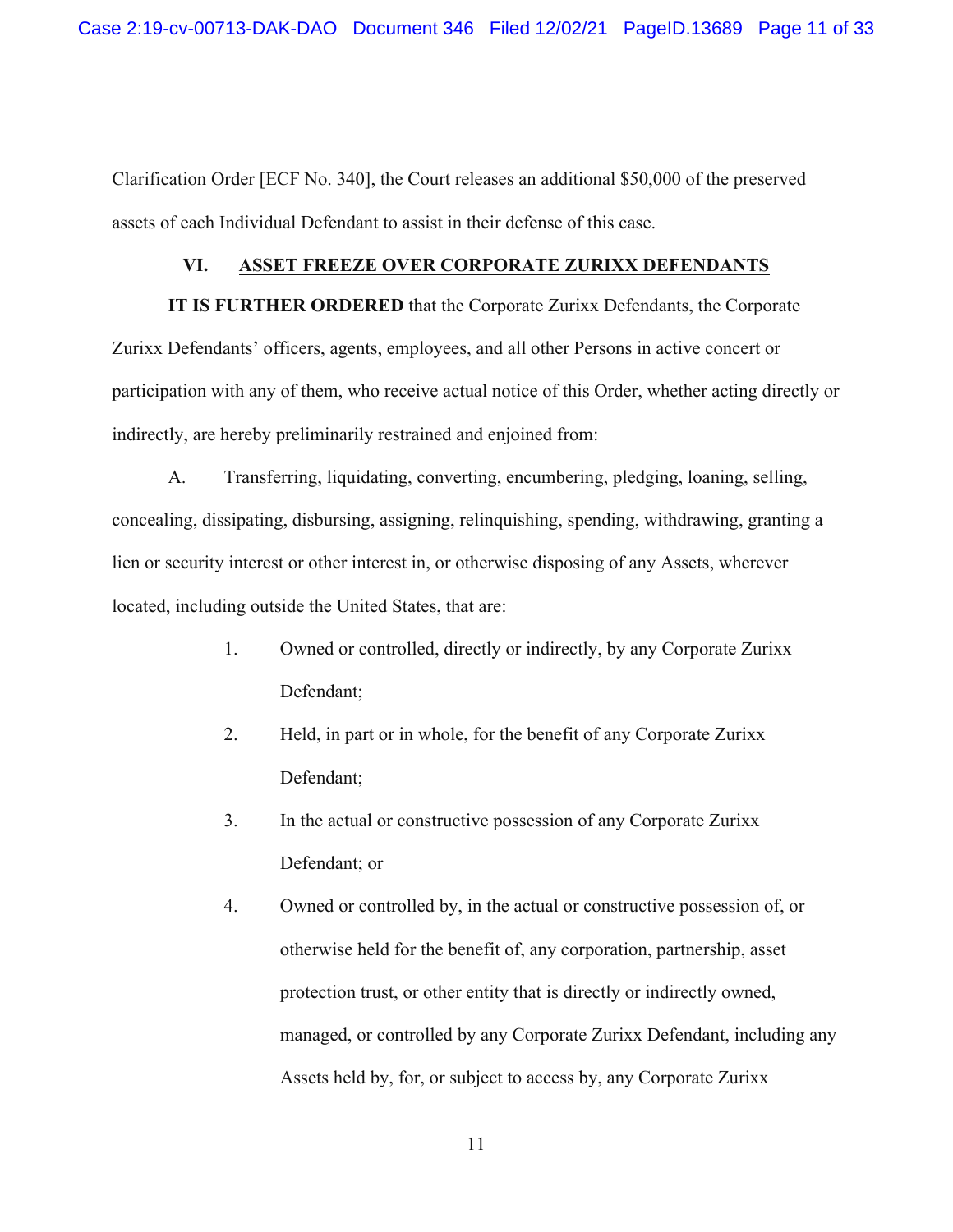Defendant at any bank or savings and loan institution, or with any brokerdealer, escrow agent, title company, insurance company, commodity trading company, precious metal dealer, payment processor, credit card processor, acquiring bank, merchant bank, independent sales organization, third party processor, payment gateway, or other financial institution or depository of any kind.

B. Opening or causing to be opened any safe deposit boxes, commercial mail boxes, or storage facilities titled in the name of any Corporate Zurixx Defendant or subject to access by any Corporate Zurixx Defendant, except as necessary to comply with written requests from the Receiver acting pursuant to its authority under this Order;

C. Incurring liens or other encumbrances on real property, personal property, or other Assets held, controlled, or subject to access by, or held for the benefit of, any Corporate Zurixx Defendant or any corporation, partnership, or other entity directly or indirectly owned, managed, or controlled by any Corporate Zurixx Defendant; or

D. Incurring charges or cash advances on any credit or bank card issued in the name, individually or jointly, of any Corporate Zurixx Defendant or any corporation, partnership, or other entity directly or indirectly owned, managed, or controlled by any Corporate Zurixx Defendant. This includes any corporate bankcard or corporate credit card account for which any Zurixx Defendant is, or was on the date that this Order was signed, an authorized signor.

 This Section does not prohibit transfers to the Receiver, as specifically required in Section XVI (Transfer of Receivership Property to Receiver) of this Order, nor does it prohibit the repatriation of foreign Assets, as specifically required in Section IX (Foreign Asset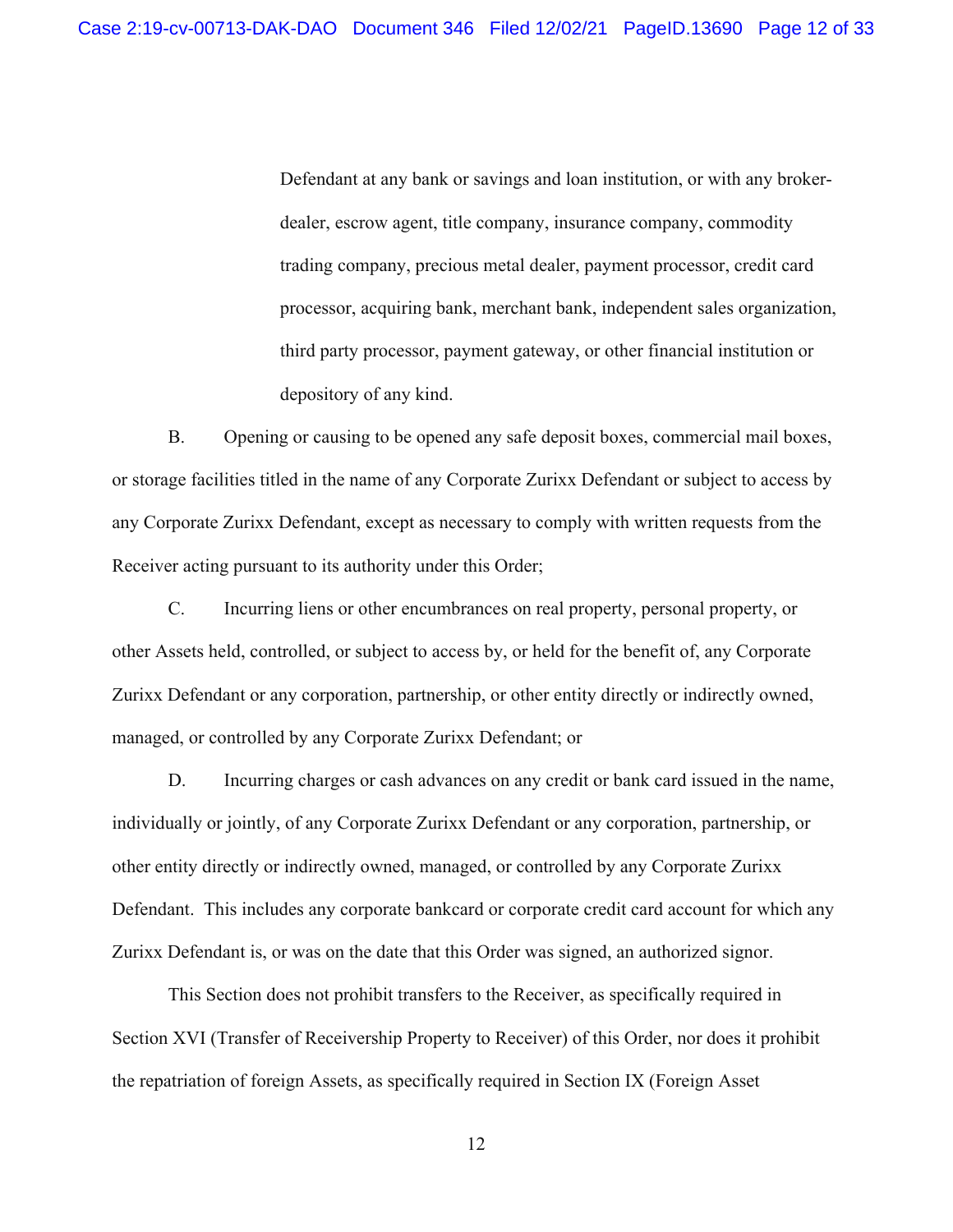Repatriation) of this Order. Furthermore, pursuant to the Court's November 8, 2021 Memorandum Decision and Order [ECF No. 333], as modified by the November 23, 2021 Clarification Order [ECF No. 340], the Court releases \$100,000, in total, of the Corporate Zurixx Defendants' frozen funds in the possession of the Receiver for purposes of paying for their legal defense.

# **VII. DUTIES OF HOLDERS OF CORPORATE ZURIXX DEFENDANTS' ASSETS**

**IT IS FURTHER ORDERED** that any financial or brokerage institution, Electronic Data Host, credit card processor, payment processor, merchant bank, acquiring bank, independent sales organization, third party processor, payment gateway, insurance company, business entity, or Person who receives actual notice of this Order (by service or otherwise) that (a) holds, controls, or maintains custody of any electronically stored information or Document on behalf of any Corporate Zurixx Defendant, any Asset subject to Section VI or any account holding any Asset subject to Section VI; (b) holds, controls, or maintains custody of any Document or any Asset associated with credits, debits or charges made on behalf of any Corporate Zurixx Defendant, including reserve funds held by payment processors, credit card processors, merchant banks, acquiring banks, independent sales organizations, third party processors, payment gateways, insurance companies, or other entities; or (c) has held, controlled, or maintained custody of any such Document, Asset, or account at any time since the date of entry of this Order shall:

A. Hold, preserve, and retain within its control and prohibit the withdrawal, removal, alteration, assignment, transfer, pledge, encumbrance, disbursement, dissipation, relinquishment,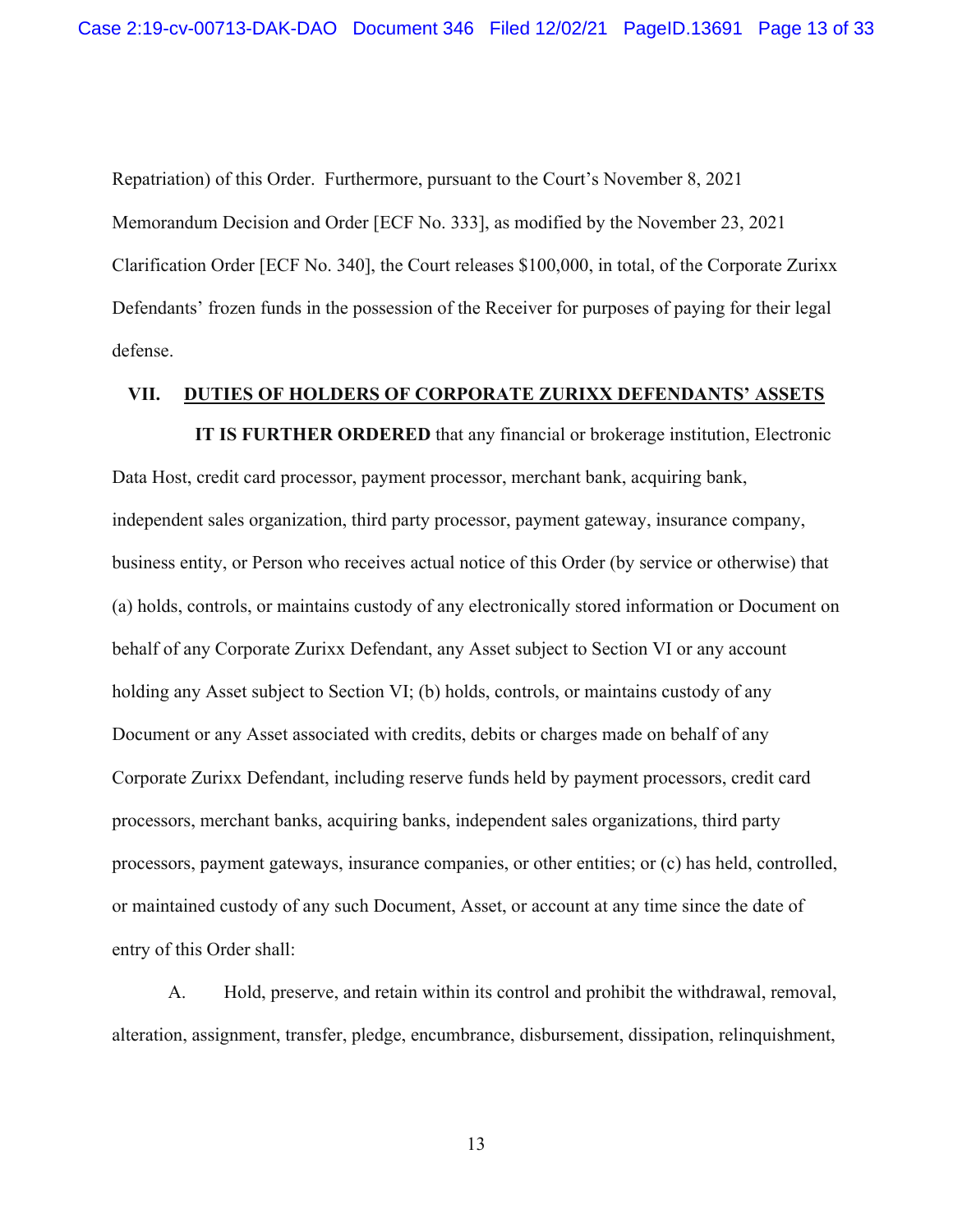conversion, sale, refund, chargeback, or other disposal of any such Document or Asset, as well as all Documents or other property related to such Assets, except by further order of this Court;

B. Deny any Person, except the Receiver, access to any safe deposit box, commercial mail box, or storage facility that is titled in the name of any Zurixx Defendant, either individually or jointly, or otherwise subject to access by any Zurixx Defendant;

C. Provide Plaintiffs' counsel and the Receiver, **within five (5) days** of receiving a copy of this Order, a sworn statement setting forth:

1. The identification number of each such account or Asset;

- 2. The balance of each such account, or a description of the nature and value of each such Asset as of the close of business on the day on which this Order is served, and, if the account or other Asset has been closed or removed, the date closed or removed, the total funds removed in order to close the account, and the name of the Person to whom such account or other Asset was remitted; and
- 3. The identification of any safe deposit box, commercial mail box, or storage facility that is either titled in the name, individually or jointly, of any Zurixx Defendant, or is otherwise subject to access by any Zurixx Defendant; and

D. Upon the request of Plaintiffs' counsel or the Receiver, promptly provide Plaintiffs' counsel and the Receiver with copies of all records or other Documents pertaining to such account or Asset, including originals or copies of account applications, account statements, signature cards, checks, drafts, deposit tickets, transfers to and from the accounts, including wire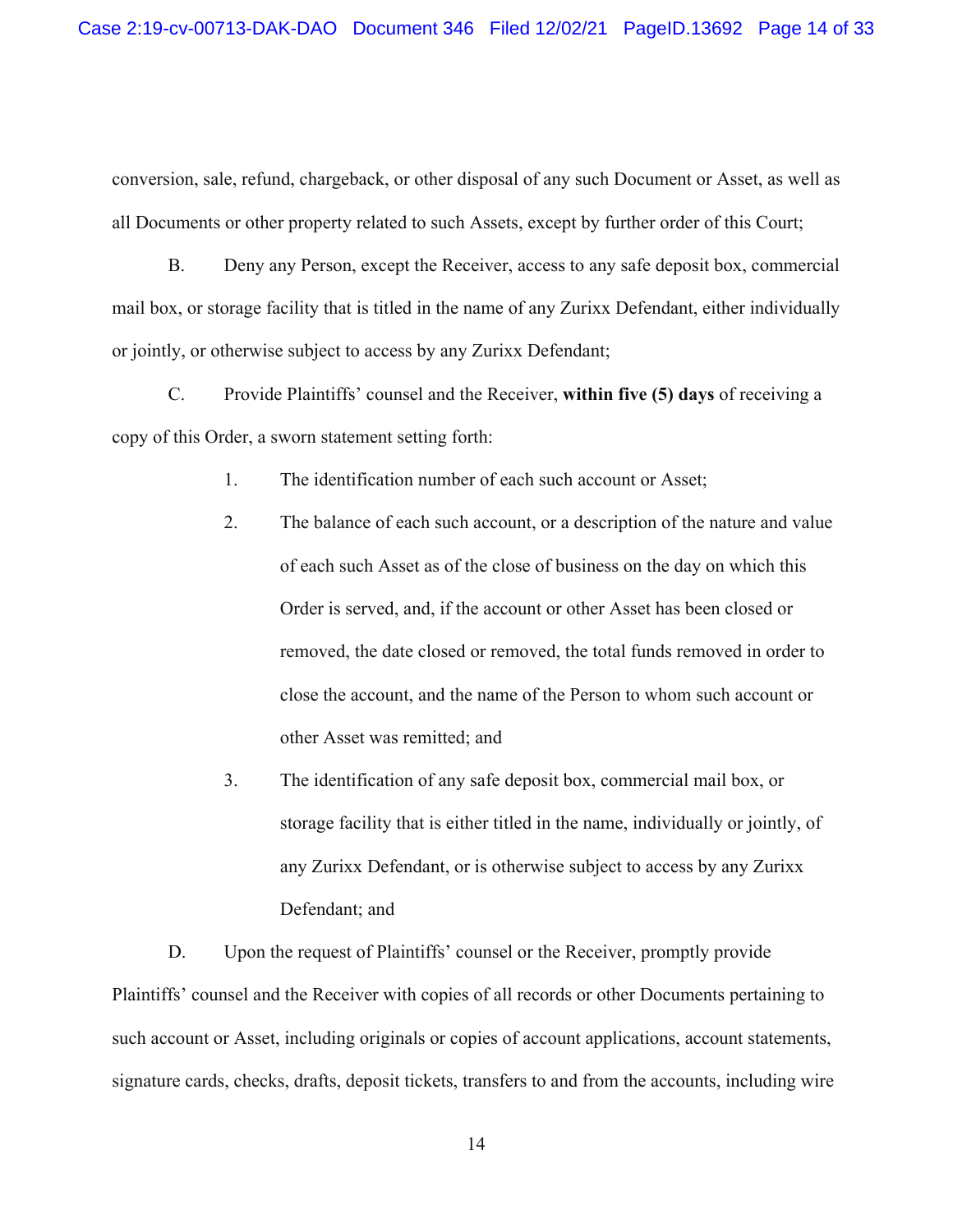transfers and wire transfer instructions, all other debit and credit instruments or slips, currency transaction reports, 1099 forms, and all logs and records pertaining to safe deposit boxes, commercial mail boxes, and storage facilities.

## **VIII. FINANCIAL DISCLOSURES**

**IT IS FURTHER ORDERED** that each Zurixx Defendant, unless it has already done so pursuant to the TRO [ECF No. 24] or the SPI [ECF No. 54] shall, within five (5) business days of entry of this Order, prepare and deliver to Plaintiffs' counsel and the Receiver:

A. Completed financial statements on the forms attached to this Order as **Attachment A** (Financial Statement of Individual Defendant) for each Individual Defendant, and **Attachment B** (Financial Statement of Corporate Defendant) for each Corporate Zurixx Defendant; and

B. Completed **Attachment C** (IRS Form 4506, Request for Copy of a Tax Return) for each Corporate Zurixx Defendant.

Furthermore, within seven (7) days of a written request by Plaintiffs or counsel for the Receiver, the Individual Defendants shall provide Plaintiffs and counsel for the Receiver with updated financial statements, and supporting financial documents and bank statements, to allow Plaintiffs to monitor the Individual Defendants' compliance with Section V (Preservation of Individual Defendants' Assets) of this Order.

## **IX. FOREIGN ASSET REPATRIATION**

**IT IS FURTHER ORDERED** that within five (5) business days following the service of this Order, each Zurixx Defendant, unless they have already done so pursuant to the TRO [ECF No. 24] or the SPI [ECF No. 54], shall: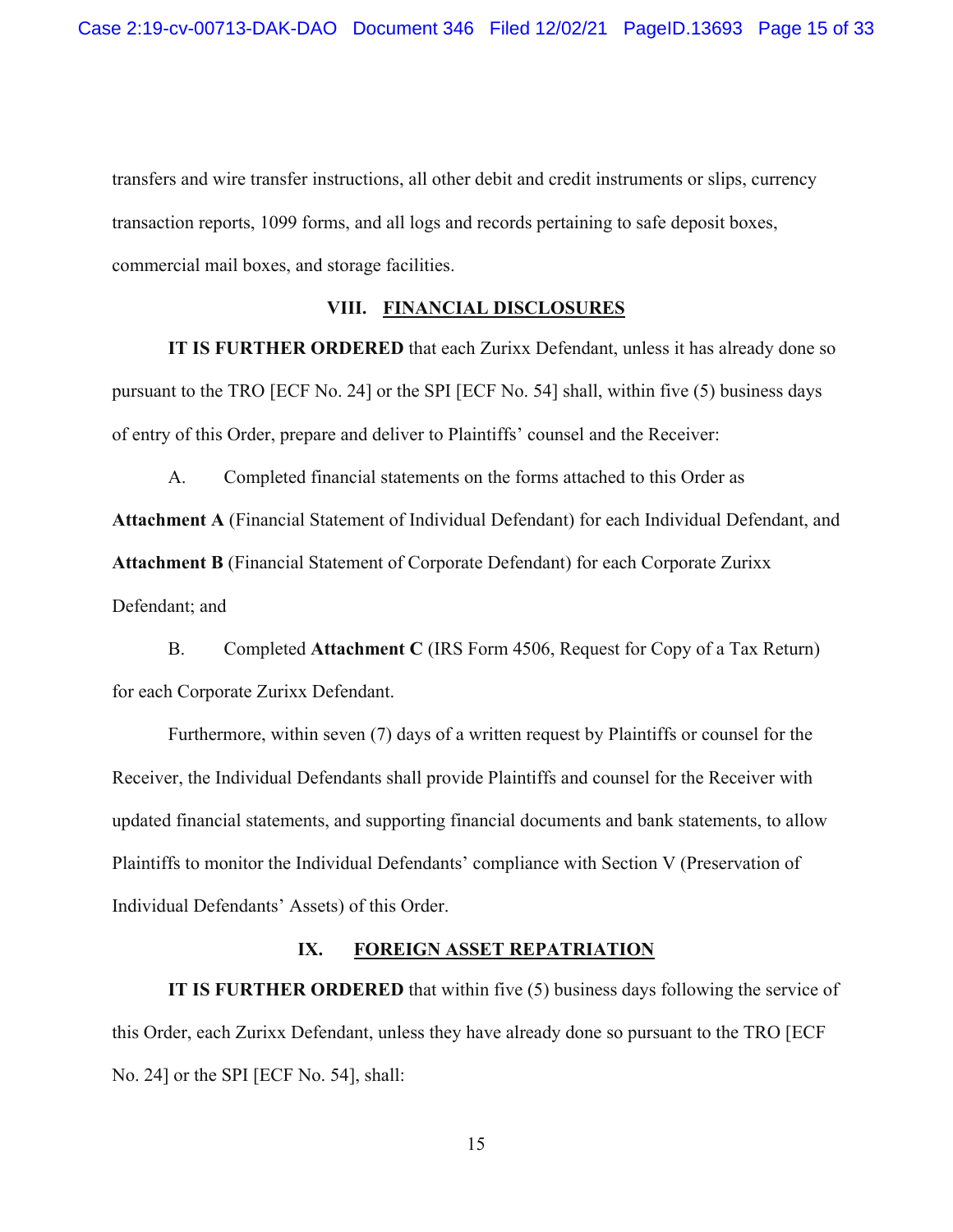A. Unless it has already done so pursuant to the TRO or SPI, provide Plaintiffs' counsel and the Receiver with a full accounting, verified under oath and accurate as of the date of this Order, of all Assets, Documents, and accounts outside of the United States which are: (1) titled in the name, individually or jointly, of any Zurixx Defendant; (2) held by any Person for the benefit of any Corporate Zurixx Defendant or for the benefit of, any corporation, partnership, asset protection trust, or other entity that is directly or indirectly owned, managed or controlled by any Zurixx Defendant; or (3) under the direct or indirect control, whether jointly or individually, of any Zurixx Defendant;

B. Take all steps necessary to provide Plaintiffs' counsel and the Receiver access to all Documents and records of the accounts or Assets described above in subsection A, including signing the Consent to Release of Financial Records appended to this Order as **Attachment C**  and serving this Order on any financial institution or other entity holding the assets;

C. Transfer to the territory of the United States and deliver to the Receiver all Documents and Assets located in foreign countries which are: (1) titled in the name, jointly or individually, of any Zurixx Defendant; (2) held by any Person for the benefit of any Zurixx Defendant or for the benefit of, any corporation, partnership, asset protection trust, or other entity that is directly or indirectly owned, managed or controlled by any Zurixx Defendant; or (3) under the direct or indirect control, whether jointly or individually, of any Zurixx Defendant; and

D. The **same business day as any repatriation**, (1) notify the Receiver and Plaintiffs' counsel of the name and location of the financial institution or other entity that is the recipient of such Documents or Assets; and (2) serve this Order on any such financial institution or other entity.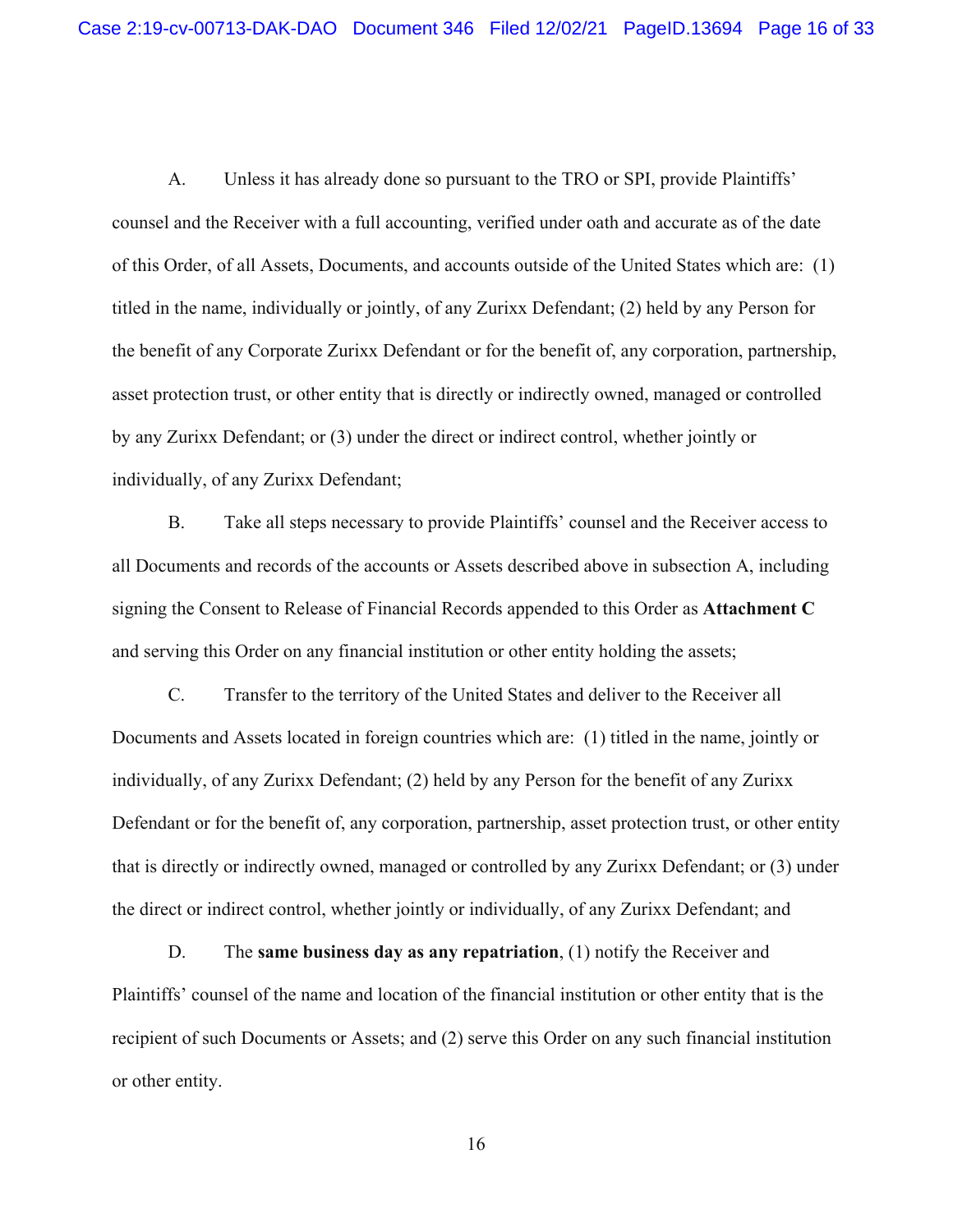## **X. NON-INTERFERENCE WITH REPATRIATION**

**IT IS FURTHER ORDERED** that the Zurixx Defendants, the Zurixx Defendants' officers, agents, employees, and attorneys, and all other Persons in active concert or participation with any of them, who receive actual notice of this Order, whether acting directly or indirectly, are hereby preliminarily restrained and enjoined from taking any action, directly or indirectly, which may result in the encumbrance or dissipation of foreign Assets, or in the hindrance of the repatriation required by this Order, including, but not limited to:

A. Sending any communication or engaging in any other act, directly or indirectly, that results in a determination by a foreign trustee or other entity that a "duress" event has occurred under the terms of a foreign trust agreement until such time that all of the Zurixx Defendants' Assets have been fully repatriated pursuant to this Order; or

B. Notifying any trustee, protector or other agent of any foreign trust or other related entities of either the existence of this Order, or of the fact that repatriation is required pursuant to a court order, until such time that all of the Zurixx Defendants' Assets have been fully repatriated pursuant to this Order.

## **XI. CONSUMER CREDIT REPORTS**

**IT IS FURTHER ORDERED** that Plaintiffs may obtain credit reports concerning any of the Zurixx Defendants pursuant to Section 604(a)(1) of the Fair Credit Reporting Act, 15 U.S.C. 1681b(a)(1), and that, upon written request, any credit reporting agency from which such reports are requested shall provide them to Plaintiffs.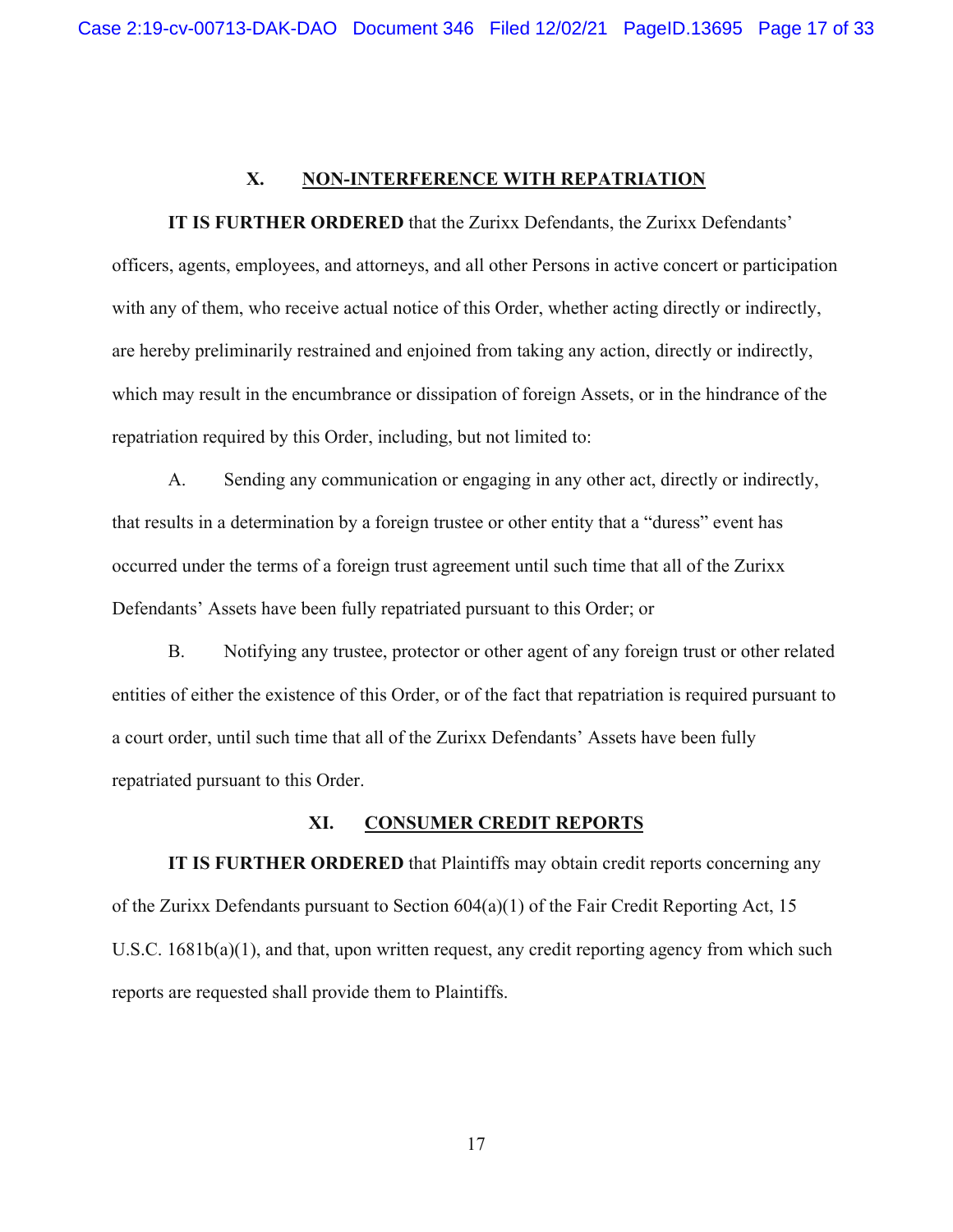## **XII. PRESERVATION OF RECORDS**

**IT IS FURTHER ORDERED** that because the evidence preservation provisions of the TRO and SPI have served their purpose, the Receiver is required to continue to allow the Zurixx Defendants access to evidence as necessary to mount a defense, as provided in Section XV.R below.

The Zurixx Defendants, the Zurixx Defendants' officers, agents, employees, and attorneys, and all other Persons in active concert or participation with any of them, who receive actual notice of this Order, whether acting directly or indirectly, remain restrained and enjoined from:

A. Destroying, erasing, falsifying, writing over, mutilating, concealing, altering, transferring, or otherwise disposing of, in any manner, directly or indirectly, Documents that relate to: (1) the business, business practices, Assets, or business or personal finances of any Zurixx Defendant; (2) the business practices or finances of entities directly or indirectly under the control of any Zurixx Defendant; or (3) the business practices or finances of entities directly or indirectly under common control with any other Zurixx Defendant; and

B. Failing to create and maintain Documents that, in reasonable detail, accurately, fairly, and completely reflect the Zurixx Defendants' incomes, disbursements, transactions, and use of the Zurixx Defendants' Assets.

## **XIII. REPORT OF NEW BUSINESS ACTIVITY**

**IT IS FURTHER ORDERED** that the Zurixx Defendants, the Zurixx Defendants' officers, agents, employees, and all other Persons in active concert or participation with any of them, who receive actual notice of this Order, whether acting directly or indirectly, are hereby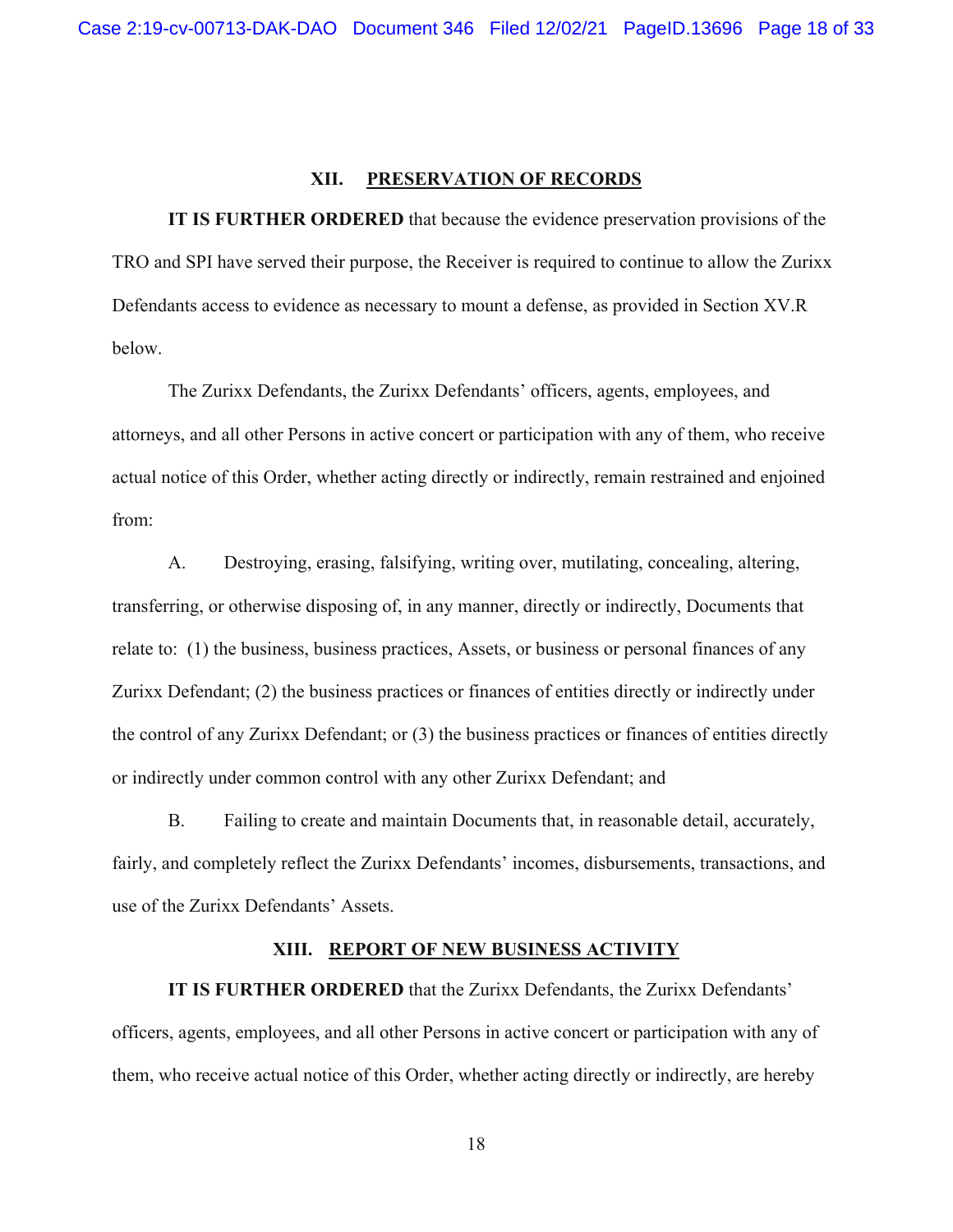preliminarily restrained and enjoined from creating, operating, or exercising any control over any business entity, whether newly formed or previously inactive, including any partnership, limited partnership, joint venture, sole proprietorship, or corporation, without first providing Plaintiffs' counsel and the Receiver with a written statement disclosing: (1) the name of the business entity; (2) the address and telephone number of the business entity; (3) the names of the business entity's officers, directors, principals, managers, and employees; and (4) a detailed description of the business entity's intended activities.

#### **XIV. RECEIVER**

**IT IS FURTHER ORDERED** that David K. Broadbent is appointed as receiver over the Receivership Entities with full powers of an equity receiver. The Receiver shall be solely the agent of this Court in acting as Receiver under this Order. The Receiver shall be accountable directly to this Court.

#### **XV. DUTIES AND AUTHORITY OF THE RECEIVER**

**IT IS FURTHER ORDERED** that, upon the entry of this Order, the Receiver is directed and authorized to accomplish the following, unless it has already done so pursuant to the TRO [ECF No. 24] or the SPI [ECF No. 54], and as limited by the Court in the November 8, 2021 Memorandum Decision and Order [ECF No. 333]:

A. Assume full control of Receivership Entities by removing, as the Receiver deems necessary or advisable, any director, officer, independent contractor, employee, attorney, or agent of any Receivership Entity from control of, management of, or participation in, the affairs of the Receivership Entity;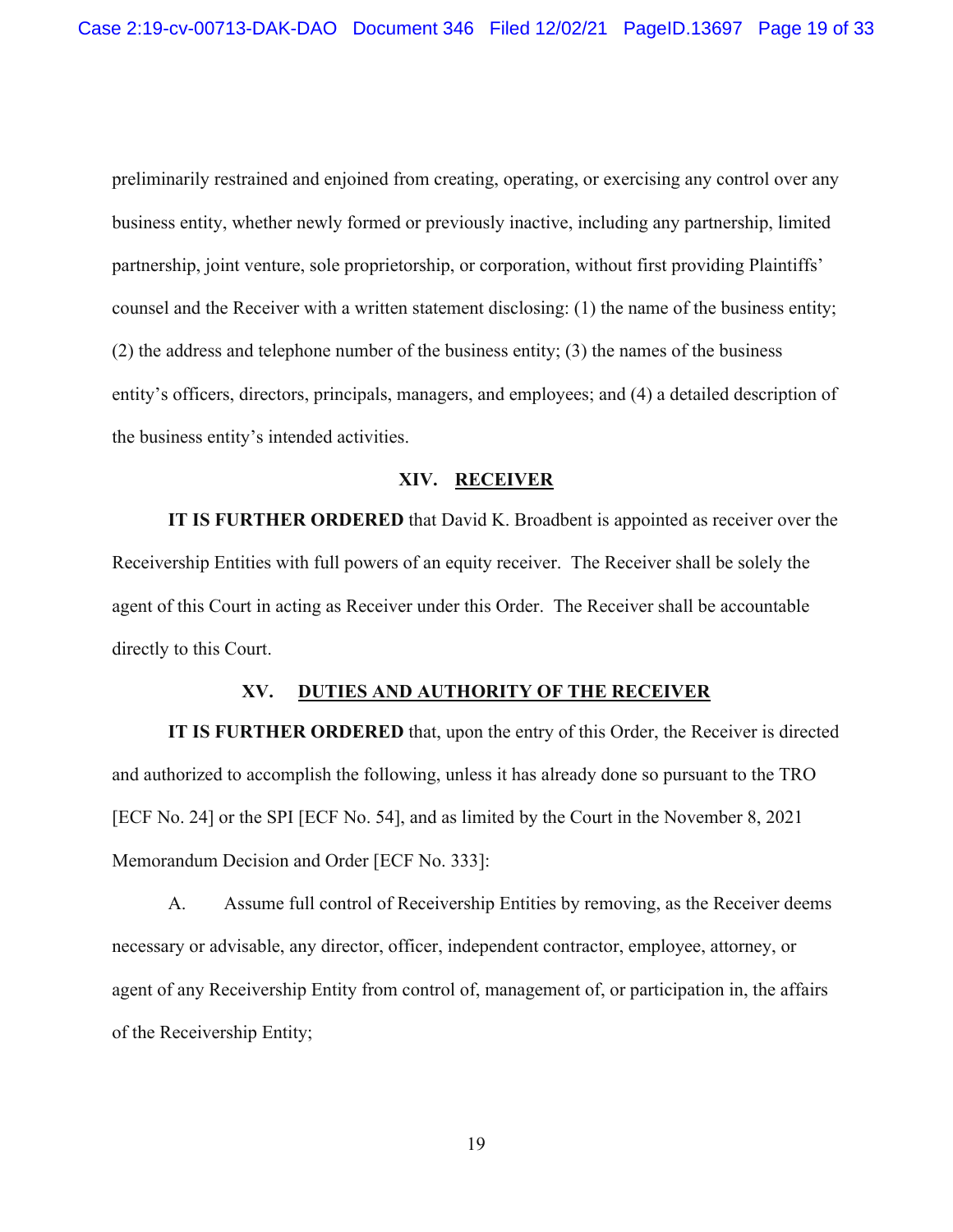B. Take exclusive custody, control, and possession of all Assets and Documents of, or in the possession, custody, or under the control of, any Receivership Entity, wherever situated;

C. Conserve, hold, manage, and prevent the loss of all Assets of the Receivership Entities, and perform all acts necessary or advisable to preserve the value of those Assets. The Receiver shall assume control over the income and profits therefrom and all sums of money now or hereafter due or owing to the Receivership Entities. The Receiver shall have full power to sue for, collect, and receive, all Assets of the Receivership Entities and of other Persons whose interests are now under the direction, possession, custody, or control of, the Receivership Entities. Provided, however, that the Receiver shall not attempt to collect any amount from a consumer if the Receiver believes the consumer's debt to the Receivership Entities has resulted from the deceptive acts or practices or other violations of law alleged in the Complaint in this matter, without prior Court approval;

D. Obtain, conserve, hold, manage, and prevent the loss of all Documents of the Receivership Entities, and perform all acts necessary or advisable to preserve such Documents. The Receiver shall: divert mail; preserve all Documents of the Receivership Entities that are accessible via electronic means (such as online access to financial accounts and access to electronic documents held onsite or by internet service providers (cloud service, email service and web hosts)), by changing usernames, passwords, or other log-in credentials; and take possession of all electronic Documents of the Receivership Entities stored onsite or remotely;

E. Choose, engage, and employ attorneys, accountants, appraisers, and other independent contractors and technical specialists, as the Receiver deems advisable or necessary in the performance of duties and responsibilities under the authority granted by this Order;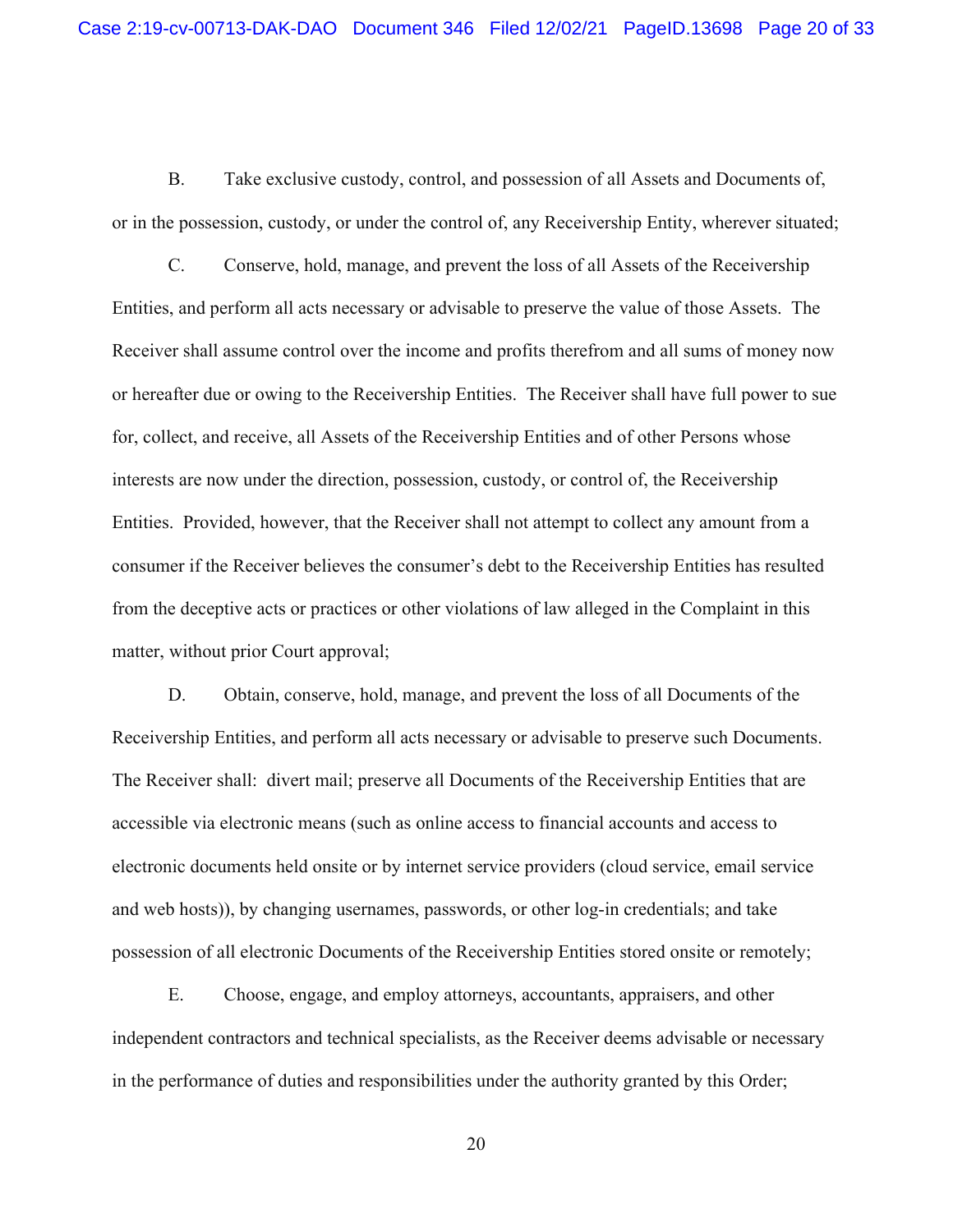F. Make payments and disbursements from the receivership estate that are necessary or advisable for carrying out the directions of, or exercising the authority granted by, this Order, and to incur, or authorize the making of, such agreements as may be necessary and advisable in discharging his or her duties as Receiver. The Receiver shall apply to the Court for prior approval of any payment of any debt or obligation incurred by the Receivership Entities prior to the date of entry of this Order, except payments that the Receiver deems necessary or advisable to secure Assets of the Receivership Entities, such as rental payments;

G. Suspend business operations of the Receivership Entities if in the judgment of the Receiver such operations cannot be continued legally and profitably;

H. Take all steps necessary to secure and take exclusive custody of each location from which the Receivership Entities operate their businesses. Such steps may include, but are not limited to, any of the following, as the Receiver deems necessary or advisable: (1) securing the location by changing the locks and alarm codes and disconnecting any internet access or other means of access to the computers, internet, or any records maintained at that location; and (2) requiring any persons present at the location to leave the premises, to provide the Receiver with proof of identification, and/or to demonstrate to the satisfaction of the Receiver that such persons are not removing from the premises Documents or Assets of the Receivership Entities. Law enforcement personnel, including, but not limited to, police or sheriffs, may assist the Receiver in implementing these provisions in order to keep the peace and maintain security. If requested by the Receiver or Plaintiffs' representatives, the United States Marshal shall provide appropriate and necessary assistance to the Receiver to implement this Order and is authorized to use any necessary and reasonable force to do so;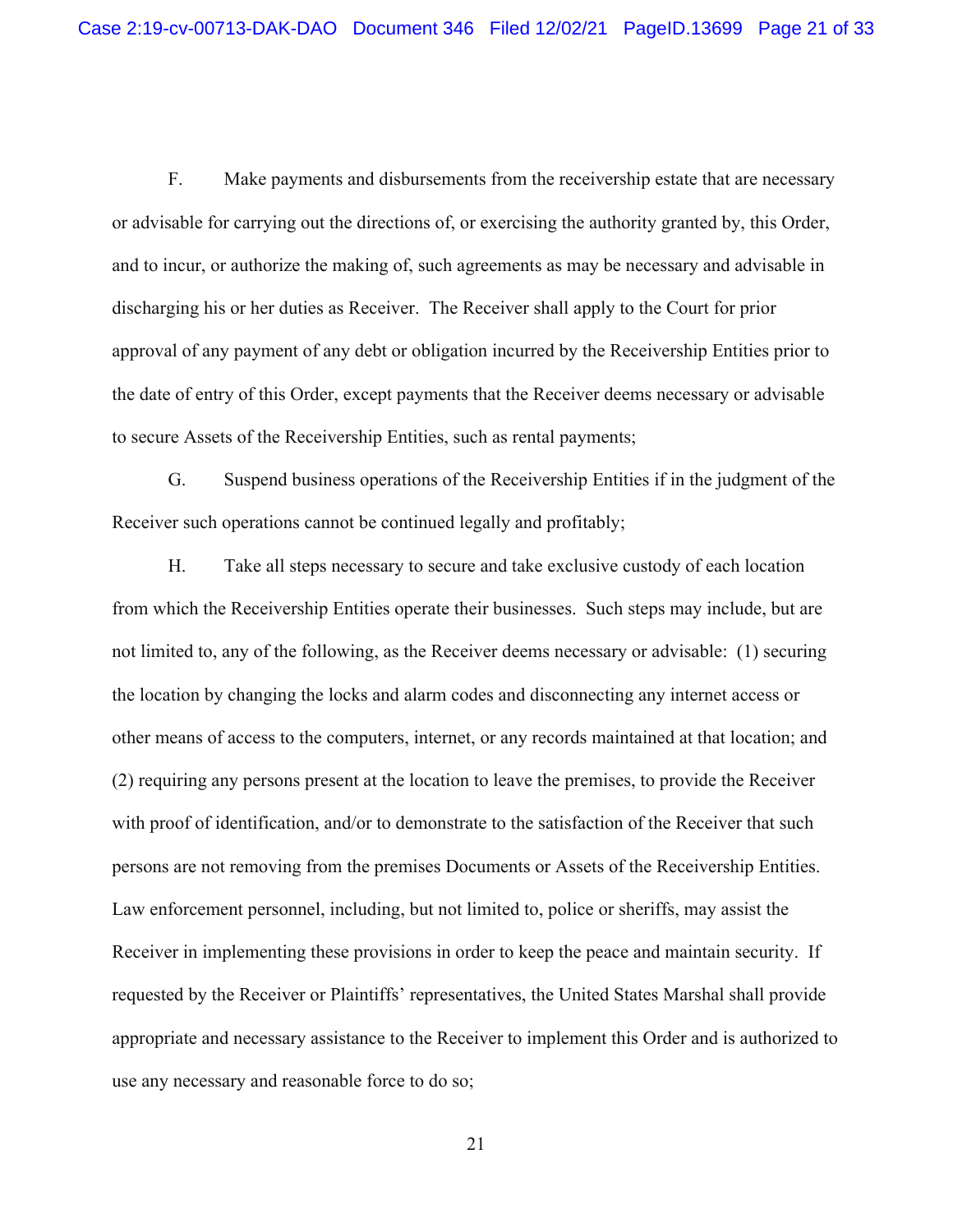I. Take all steps necessary to prevent the modification, destruction, or erasure of any web page or website registered to and operated, in whole or in part, by any of the Zurixx Defendants, and to provide access to all such web page or websites to the Plaintiffs' and Zurixx Defendants' representatives;

J. Enter into and cancel contracts and purchase insurance as advisable or necessary;

K. Prevent the inequitable distribution of Assets and determine, adjust, and protect the interests of consumers who have transacted business with the Receivership Entities;

L. Make an accounting, as soon as practicable, of the Assets and financial condition of the receivership and file the accounting with the Court and deliver copies thereof to all parties;

M. Institute, compromise, adjust, appear in, intervene in, defend, dispose of, or otherwise become party to any legal action in state, federal, or foreign courts, or arbitration proceedings as the Receiver deems necessary and advisable to preserve or recover the Assets of the Receivership Entities, or to carry out the Receiver's mandate under this Order, including but not limited to, actions challenging fraudulent or voidable transfers, provided, however, that the ancillary claw back actions instituted by the Receiver in this District and assigned case numbers 2:20-CV-544, 2:20-CV-545, 2:20-CV-546, 2:20-CV-548, 2:20-CV-549, 2:20-CV-550, 2:20-CV-551, 2:20-CV-552, 2:20-CV-761, 2:20-CV-762, 2:20-CV-763, 2:20-CV-765, and 2:21-CV-331, are not presently necessary and shall be stayed and administratively closed until further ruling by the Court, and that the Receiver shall not institute any further ancillary actions challenging fraudulent or voidable transfers until further ruling by the Court;

N. Issue subpoenas to obtain Documents and records pertaining to the Receivership, and conduct discovery in this action on behalf of the receivership estate;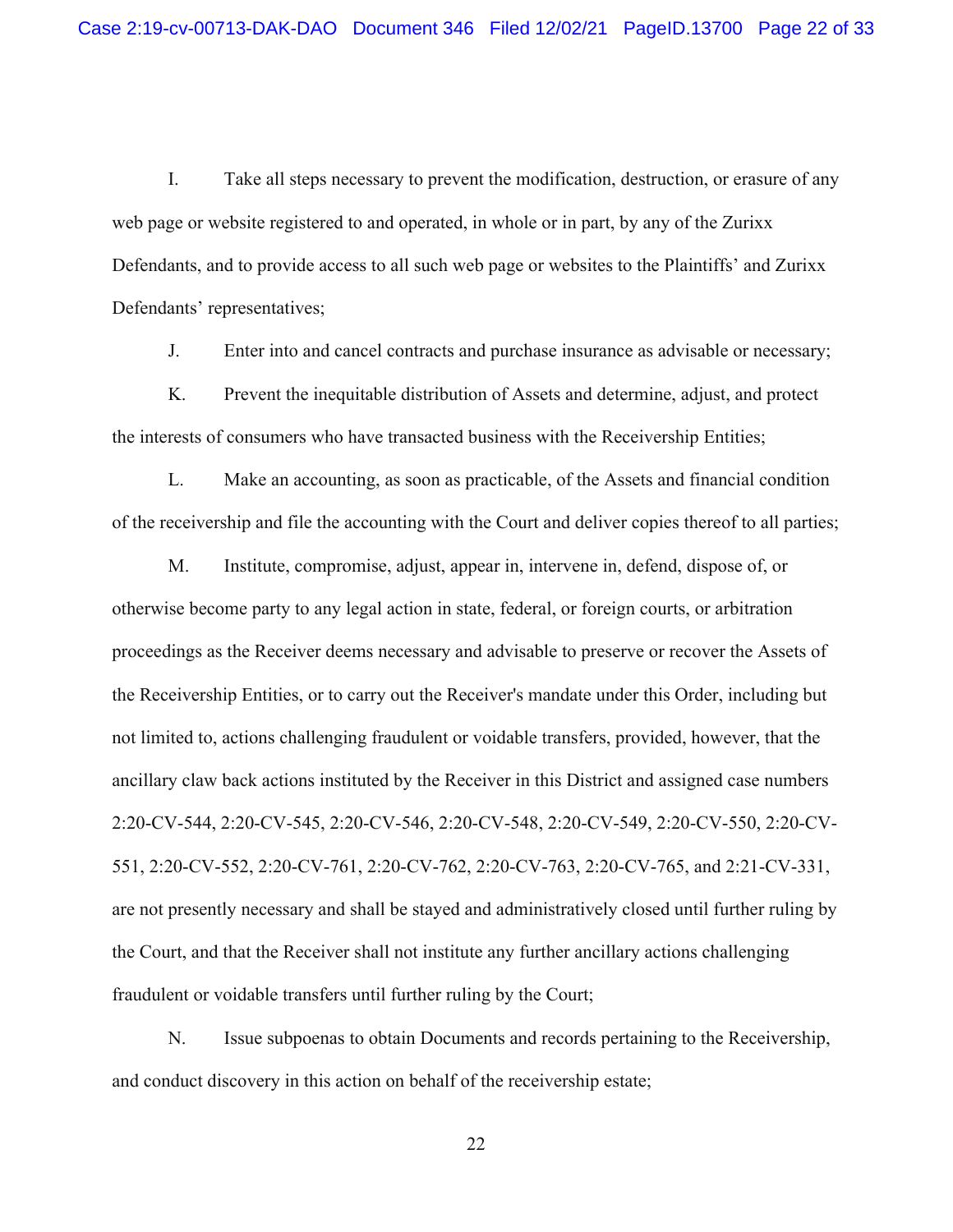O. Open one or more bank accounts at designated depositories for funds of the Receivership Entities. The Receiver shall deposit all funds of the Receivership Entities in such a designated account and shall make all payments and disbursements from the receivership estate from such an account. The Receiver shall serve copies of monthly account statements on all parties;

P. Maintain accurate records of all receipts and expenditures incurred as Receiver;

Q. Allow Plaintiffs' representatives, agents, and assistants, as well as the Zurixx Defendants' representatives and the Zurixx Defendants themselves, reasonable access to the premises of the Receivership Entities, or any other premises where the Receivership Entities conduct business. The purpose of this access shall be to inspect and copy any books, records, Documents, accounts, and other property owned by, or in the possession of, the Receivership Entities or their agents. The Receiver shall have the discretion to determine the time, manner, and reasonable conditions of such access;

R. Allow the Plaintiffs' representatives, agents, and assistants, as well as the Zurixx Defendants and their representatives unrestricted access to all Documents in the possession, custody, or control of the Receivership Entities, including, but not limited to electronic Documents; and

S. Cooperate with reasonable requests for information or assistance from Plaintiffs, the Zurixx Defendants, and any state or federal civil or criminal law enforcement agency.

#### **XVI. TRANSFER OF RECEIVERSHIP PROPERTY TO RECEIVER**

 **IT IS FURTHER ORDERED** that the Zurixx Defendants, their Representatives, and any other Person with possession, custody, or control of property of, or records relating to, the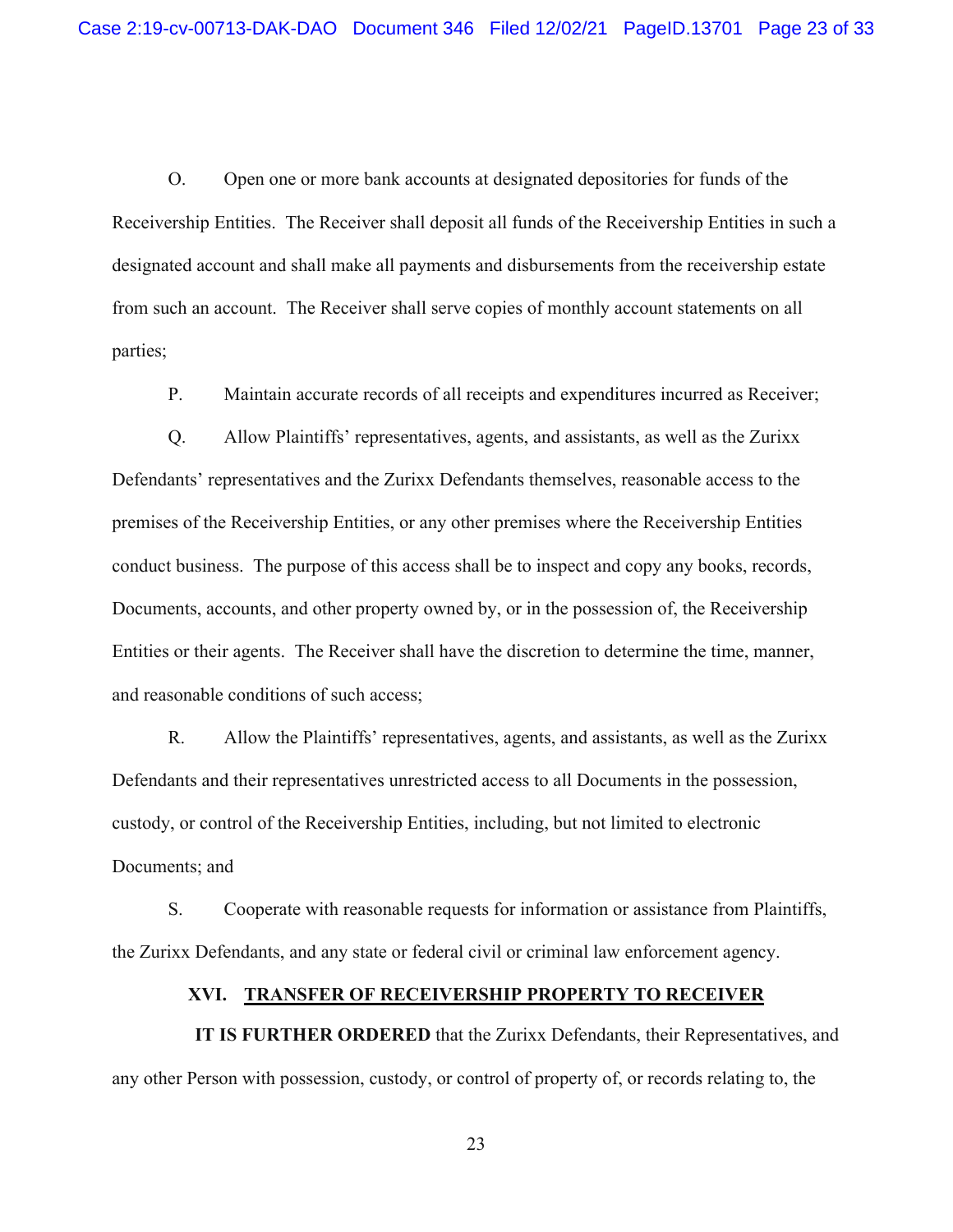Receivership Entities shall, upon notice of this Order by personal service or otherwise, and unless they have already done so pursuant to the TRO [ECF No. 24] or the SPI [ECF No. 54], fully cooperate with and assist the Receiver in taking and maintaining possession, custody, or control of the Assets and Documents of the Receivership Entities and immediately transfer or deliver to the Receiver possession, custody, and control of, the following:

A. All Assets held by or for the benefit of the Receivership Entities;

B. All Documents of the Receivership Entities;

C. All computers, electronic devices, mobile devices, and machines used to conduct the business of the Receivership Entities; provided, however, that personal computers that have been imaged by the Plaintiffs and/or the Monitor and personal cellphones need not be turned over to the Receiver;

D. All Assets and Documents belonging to other Persons whose interests are under the direction, possession, custody, or control of the Receivership Entities; and

E. All keys, codes, user names and passwords necessary to gain or to secure access to any Assets or Documents of the Receivership Entities, including access to their business premises, means of communication, accounts, computer systems (onsite and remote), remote computing service, or other property.

In the event that any Person fails to deliver or transfer any Asset or Document, or otherwise fails to comply with any provision of this Section, the Receiver may file an Affidavit of Non-Compliance regarding the failure and a motion seeking compliance or a contempt citation.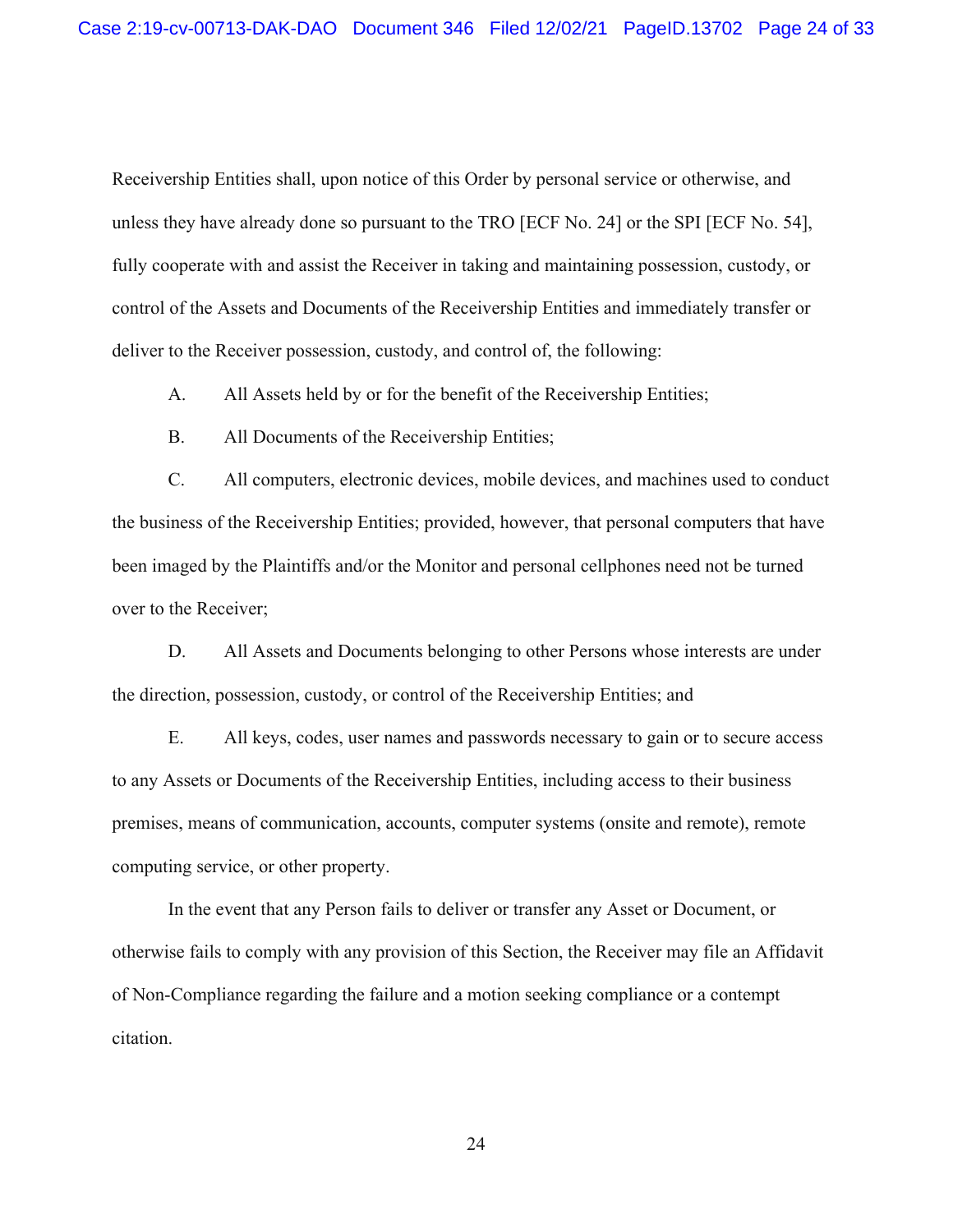## **XVII. PROVISION OF INFORMATION TO RECEIVER**

**IT IS FURTHER ORDERED** that the Zurixx Defendants shall immediately provide to the Receiver, unless they have already done so pursuant to the TRO [ECF No. 24] or the SPI [ECF No. 54]:

A. A list of all Assets and property, including accounts, of the Receivership Entities that are held in any name other than the name of a Receivership Entity, or by any Person other than a Receivership Entity;

B. A list of all agents, employees, officers, attorneys, servants and those Persons in active concert and participation with the Receivership Entities, or who have been associated or done business with the Receivership Entities; and

C. A description of any documents covered by attorney-client privilege or attorney work product, including files where such documents are likely to be located, authors or recipients of such documents, and search terms likely to identify such electronic documents.

## **XVIII. COOPERATION WITH THE RECEIVER**

**IT IS FURTHER ORDERED** that the Zurixx Defendants, Receivership Entities, the Zurixx Defendants' or Receivership Entities' officers, agents, employees, and attorneys, and all other Persons in active concert or participation with any of them, who receive actual notice of this Order; and any other Person served with a copy of this Order shall fully cooperate with and assist the Receiver. This cooperation and assistance shall include, but is not limited to, providing information to the Receiver that the Receiver deems necessary to exercise the authority and discharge the responsibilities of the Receiver under this Order; providing any username and password required to access any computer (onsite or remotely) and any cloud account (including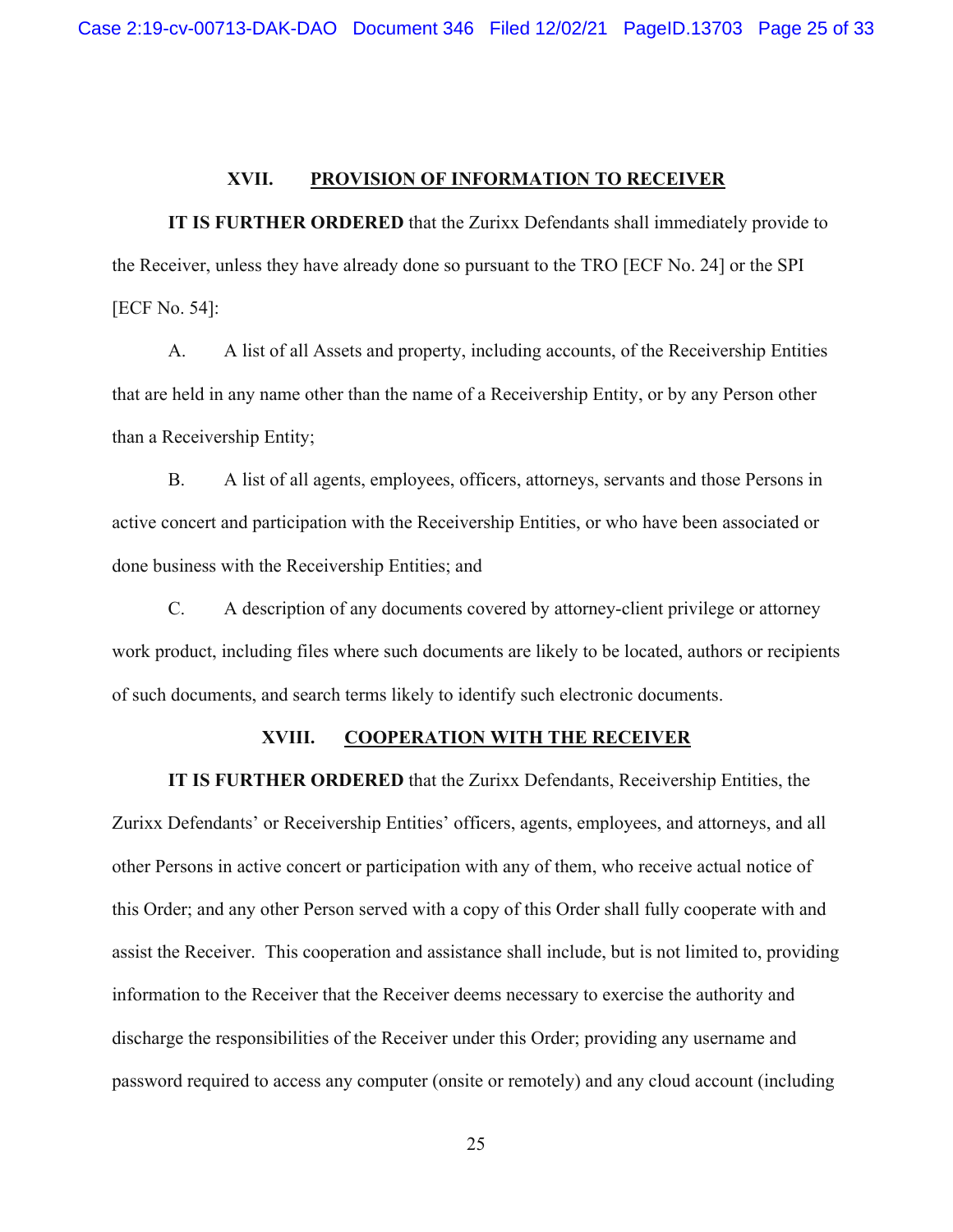specific method to access account), electronic file, or telephonic data in any medium; advising all Persons who owe money to any Corporate Zurixx Defendant that all debts should be paid directly to the Receiver; and transferring funds at the Receiver's direction and producing records related to the Assets and sales of the Receivership Entities.

## **XIX. NON-INTERFERENCE WITH THE RECEIVER**

**IT IS FURTHER ORDERED** that the Zurixx Defendants, Receivership Entities, the

Zurixx Defendants' or Receivership Entities' officers, agents, employees, attorneys, and all other Persons in active concert or participation with any of them, who receive actual notice of this Order, and any other Person served with a copy of this Order, are hereby restrained and enjoined from directly or indirectly:

A. Interfering with the Receiver's efforts to manage, or take custody, control, or possession of, the Assets or Documents subject to the receivership;

B. Transacting any of the business of the Receivership Entities;

C. Transferring, receiving, altering, selling, encumbering, pledging, assigning, liquidating, or otherwise disposing of any Assets owned, controlled, or in the possession or custody of, or in which an interest is held or claimed by, the Receivership Entities; or

D. Refusing to cooperate with the Receiver or the Receiver's duly authorized agents in the exercise of their duties or authority under any order of this Court.

## **XX. STAY OF ACTIONS**

**IT IS FURTHER ORDERED** that, except by leave of this Court, during the pendency of the receivership, the Zurixx Defendants, the Zurixx Defendants' officers, agents, employees, attorneys, and all other Persons in active concert or participation with any of them, who receive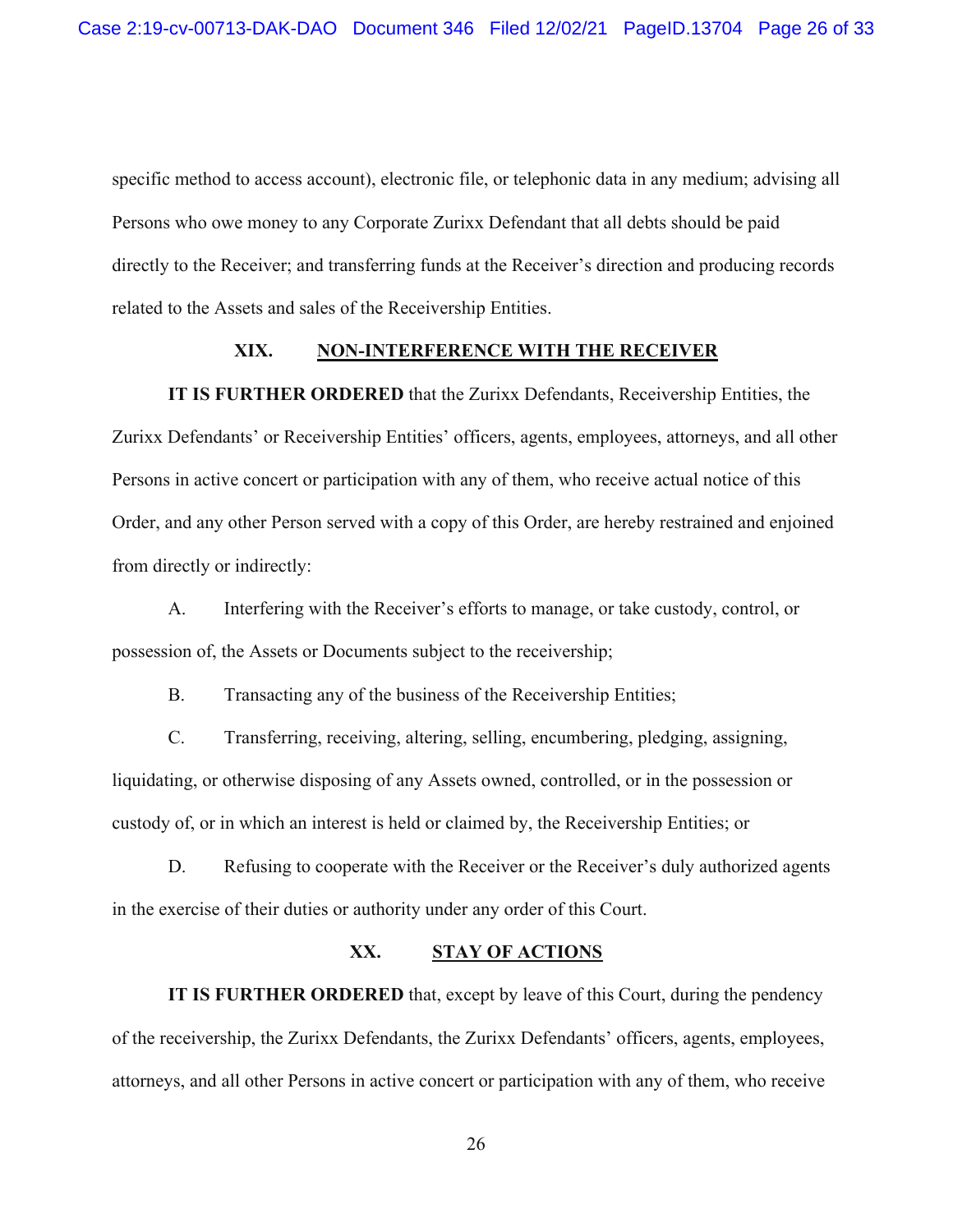actual notice of this Order, and their corporations, subsidiaries, divisions, or affiliates, and all investors, creditors, stockholders, lessors, customers and other Persons seeking to establish or enforce any claim, right, or interest against or on behalf of the Zurixx Defendants, and all others acting for or on behalf of such Persons, are hereby enjoined from taking action that would interfere with the exclusive jurisdiction of this Court over the Assets or Documents of Receivership Entities, including, but not limited to:

A. Filing or assisting in the filing of a petition for relief under the Bankruptcy Code, 11 U.S.C. § 101 *et seq.*, or of any similar insolvency proceeding on behalf of the Receivership Entities;

B. Commencing, prosecuting, or continuing a judicial, administrative, or other action or proceeding against the Receivership Entities, including the issuance or employment of process against the Receivership Entities, except that such actions may be commenced if necessary to toll any applicable statute of limitations; or

C. Filing or enforcing any lien on any asset of the Receivership Entities, taking or attempting to take possession, custody, or control of any Asset of the Receivership Entities; or attempting to foreclose, forfeit, alter, or terminate any interest in any Asset of the Receivership Entities, whether such acts are part of a judicial proceeding, are acts of self-help, or otherwise.

Provided, however, that this Order does not stay: (1) the commencement or continuation of a criminal action or proceeding; (2) the commencement or continuation of an action or proceeding by a governmental unit to enforce such governmental unit's police or regulatory power; or (3) the enforcement of a judgment, other than a money judgment, obtained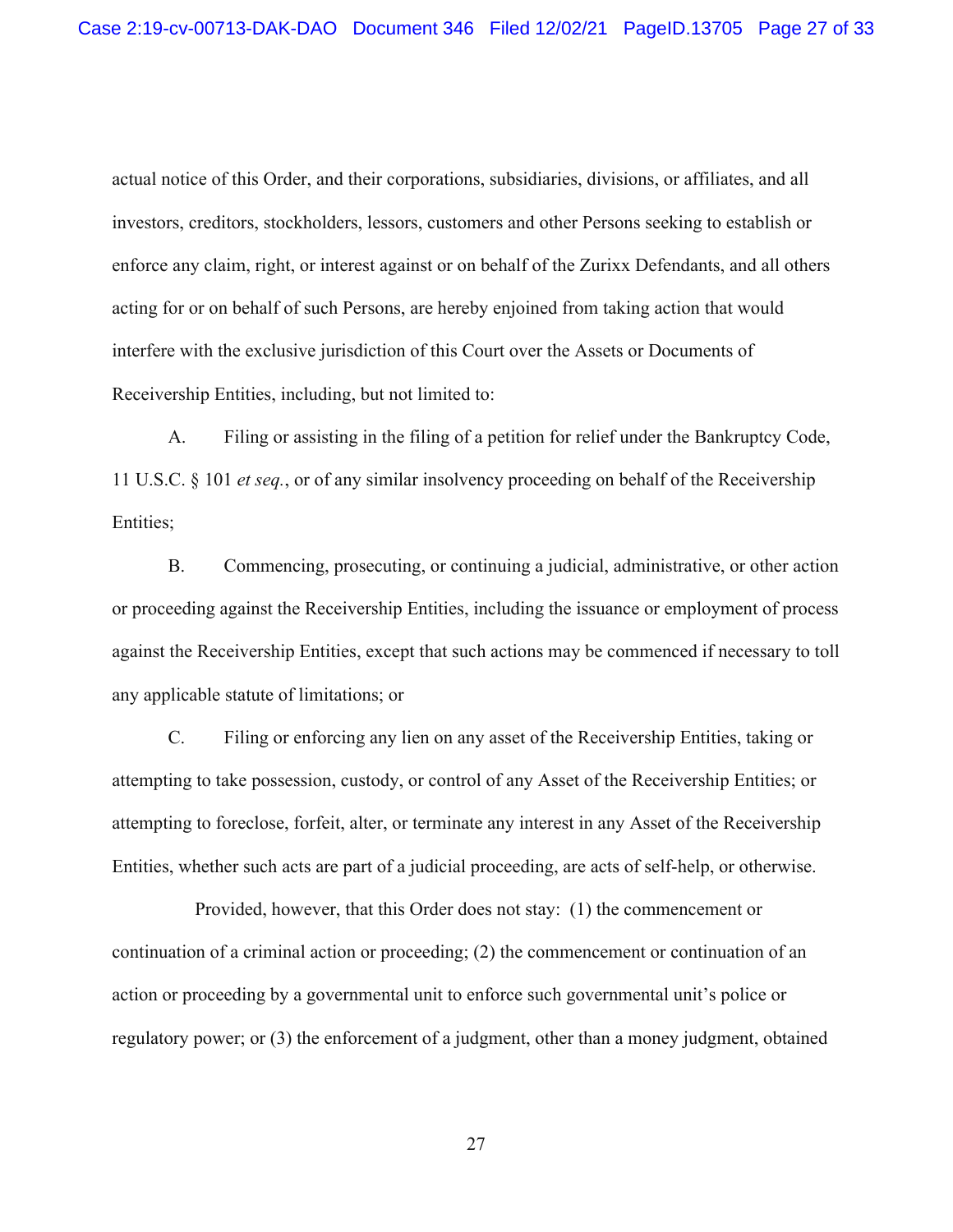in an action or proceeding by a governmental unit to enforce such governmental unit's police or regulatory power.

## **XXI. COMPENSATION OF RECEIVER**

**IT IS FURTHER ORDERED** that the Receiver and all personnel hired by the Receiver as herein authorized, including counsel to the Receiver and accountants, are entitled to reasonable compensation for the performance of duties pursuant to this Order and for the cost of actual out-of-pocket expenses incurred by them, from the Assets now held by, in the possession or control of, or which may be received by, the Receivership Entities. The Receiver shall file with the Court and serve on the parties periodic requests for the payment of such reasonable compensation. The Receiver shall not increase the hourly rates used as the bases for such fee applications without prior approval of the Court.

### **XXII. LIABILITY OF RECEIVER**

A. The Receiver shall not be required to post bond or give an undertaking of any type in connection with the Receiver's appointment in this matter.

B. The Receiver and all personnel hired by the Receiver as herein authorized, including counsel to the Receiver and accountants, are entitled to rely on all outstanding rules of law and Orders of this Court and shall not be liable to anyone for their own good faith compliance with any order, rule, law, judgment, or decree. In no event shall the Receiver or any personnel hired by the Receiver as herein authorized, including counsel to the Receiver and accountants, be liable to anyone, other than the Receiver, for their actions or omissions except upon an express finding by this Court that they acted as a result of malfeasance, gross negligence, or in reckless disregard of their duties.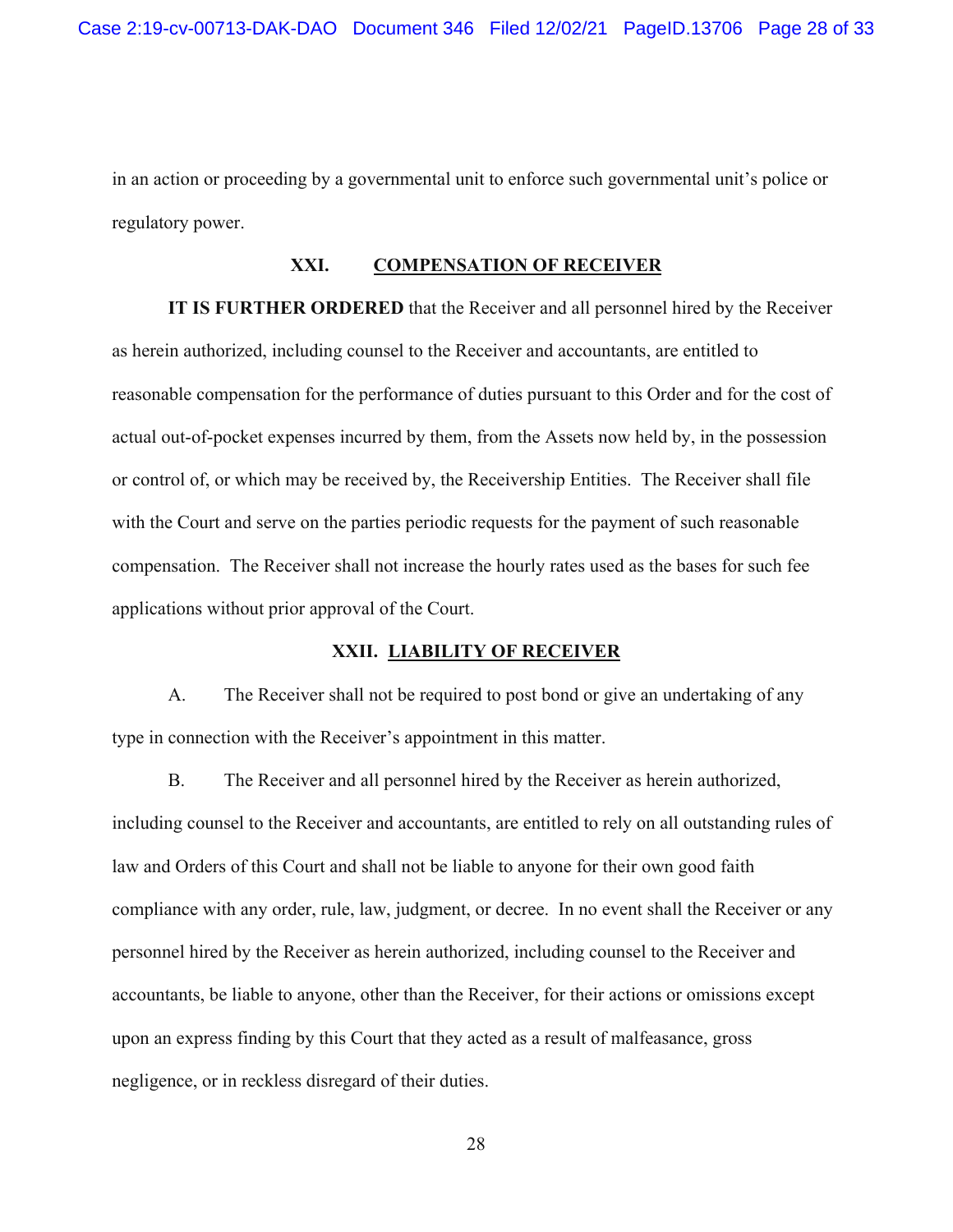#### **XXIII.ACCESS TO BUSINESS PREMISES AND RECORDS**

#### **IT IS FURTHER ORDERED** that:

A. The Receiver, and its representatives, agents, contractors, and assistants, shall continue to have access to the business premises and storage facilities, owned, controlled, or used by the Receivership Entities. Such locations include, but are not limited to: 2750 East Cottonwood Parkway, Suite 200, Cottonwood Heights, Utah 84121, and any offsite location, storage unit, or commercial mailbox used by any Receivership Entity.

B. Plaintiffs, the Zurixx Defendants, and the Receiver, and their representatives, agents, contractors, and assistants are authorized to remove Documents from the Corporate Zurixx Defendants' premises in order that they may be inspected, inventoried, and copied. Plaintiffs and the Zurixx Defendants shall return any removed materials to the Receiver within **seven (7) days** of completing inventorying and copying, or such time as is agreed upon by Plaintiffs, the Zurixx Defendants, and the Receiver;

C. Plaintiffs' access to the Receivership Entities' Documents pursuant to this Section shall not provide grounds for any Zurixx Defendant to object to any subsequent request for documents served by Plaintiffs;

D. If any Documents, computers, or electronic storage devices containing information related to the business practices or finances of the Receivership Entities are at a location other than those listed herein, including personal residence(s) of any Zurixx Defendant, then, immediately upon receiving notice of this order, the Zurixx Defendants and Receivership Entities shall produce to the Receiver all such Documents, computers, and electronic storage devices, along with any codes or passwords needed for access. In order to prevent the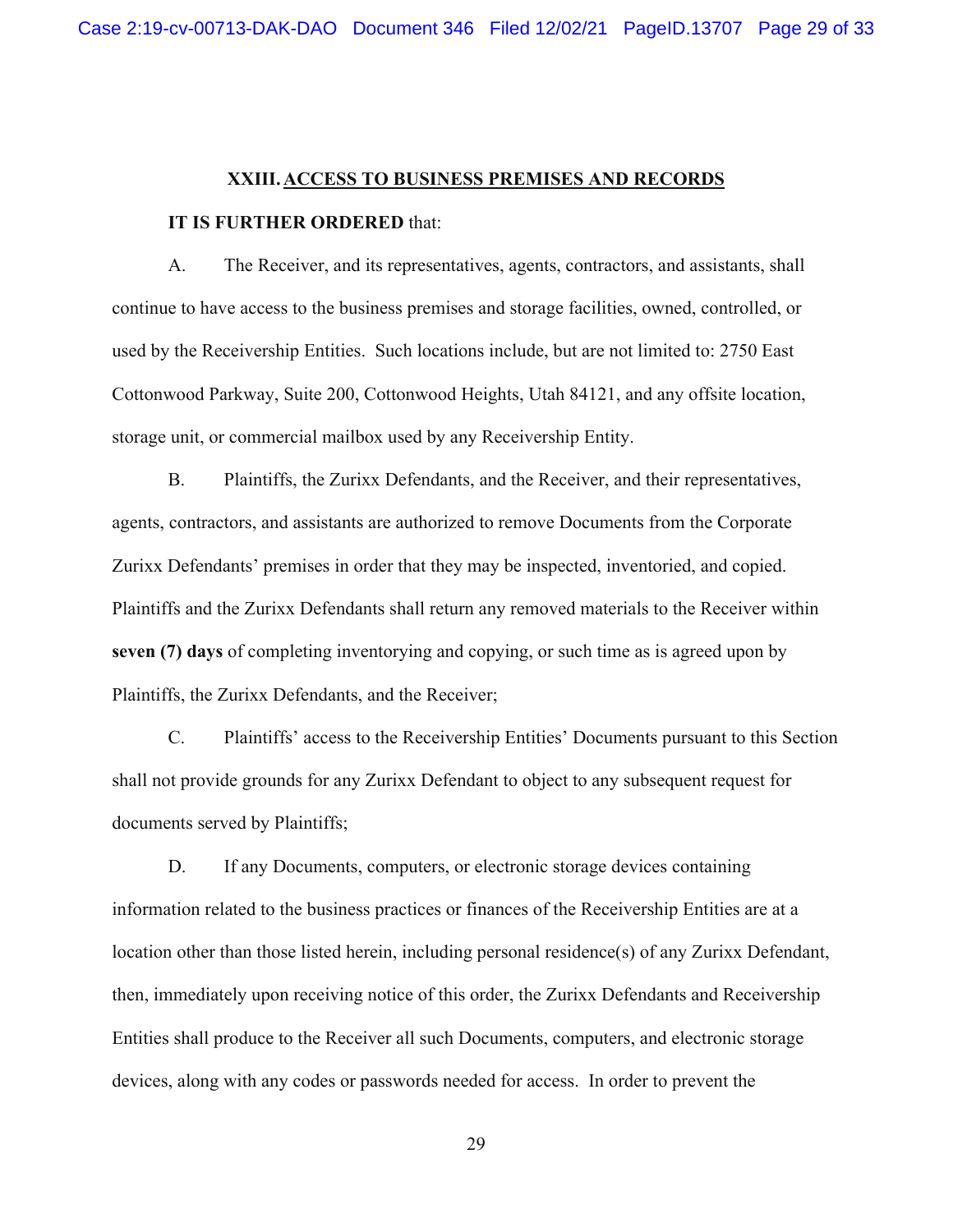destruction of computer data, upon service of this Order, any such computers or electronic storage devices shall be powered down in the normal course of the operating system used on such devices and shall not be powered up or used until produced for copying and inspection; and

E. If any communications or records of the Corporate Zurixx Defendants are stored with a remote computing service, such Zurixx Defendant shall, immediately upon receiving notice of this order, provide the Receiver with the username, passwords, and any other login credential needed to access the communications and records, and shall not attempt to access the communications or records.

## **XXIV. DISTRIBUTION OF ORDER BY ZURIXX DEFENDANTS**

**IT IS FURTHER ORDERED** that the Zurixx Defendants shall immediately provide a copy of this Order to each affiliate, telemarketer, marketer, sales entity, successor, assign, member, officer, director, employee, agent, independent contractor, client, attorney, spouse, subsidiary, division, and representative of any Zurixx Defendant who was not previously provided with a copy of the SPI, and shall, within ten (10) days from the date of entry of this Order, provide Plaintiffs and the Receiver with a sworn statement that this provision of the Order has been satisfied, which statement shall include the names, physical addresses, phone numbers, and email addresses of each such Person who received a copy of the Order. Furthermore, the Zurixx Defendants shall not take any action that would encourage officers, agents, members, directors, employees, salespersons, independent contractors, attorneys, subsidiaries, affiliates, successors, assigns, or other Persons or entities in active concert or participation with them to disregard this Order or believe that they are not bound by its provisions.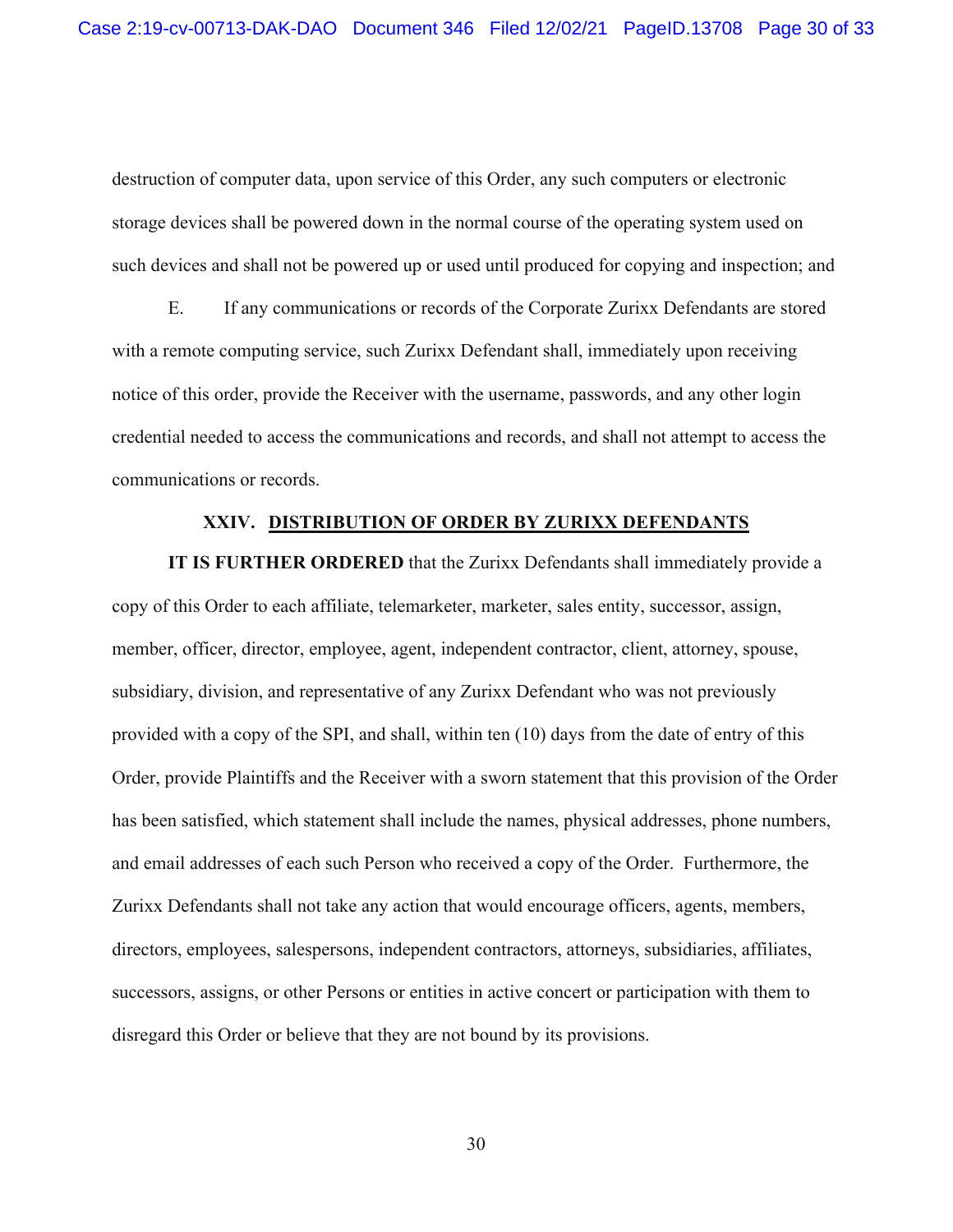## **XXV. SERVICE OF THIS ORDER**

**IT IS FURTHER ORDERED** that copies of this Order may be served by any means, including facsimile transmission, electronic mail or other electronic messaging, personal or overnight delivery, U.S. Mail or FedEx, by agents and employees of Plaintiffs, by any law enforcement agency, or by private process server, upon any Zurixx Defendant or any Person (including any financial institution) that may have possession, custody, or control of any property, property right, Document, or Asset of any Zurixx Defendant, or that may be subject to any provision of this Order pursuant to Rule  $65(d)(2)$  of the Federal Rules of Civil Procedure. For purposes of this Section, service upon any branch, subsidiary, affiliate or office of any entity shall effect service upon the entire entity. This Order shall bind Persons that may be subject to any provision of this Order pursuant to Rule 65(d)(2) of the Federal Rules of Civil Procedure upon such Person's receipt of actual notice, by personal service or otherwise, of this Order.

#### **XXVI. CORRESPONDENCE AND SERVICE ON PLAINTIFFS**

**IT IS FURTHER ORDERED** that, for the purpose of this Order, all correspondence and service of pleadings on Plaintiffs shall be addressed to:

> Roberto Anguizola Josh Doan Thomas Harris FEDERAL TRADE COMMISSION 600 Pennsylvania Ave., N.W., CC-5201 Washington, DC 20580 ranguizola@ftc.gov jdoan@ftc.gov tharris1@ftc.gov

Thomas M. Melton Robert G. Wing Kevin McLean Assistant Attorneys General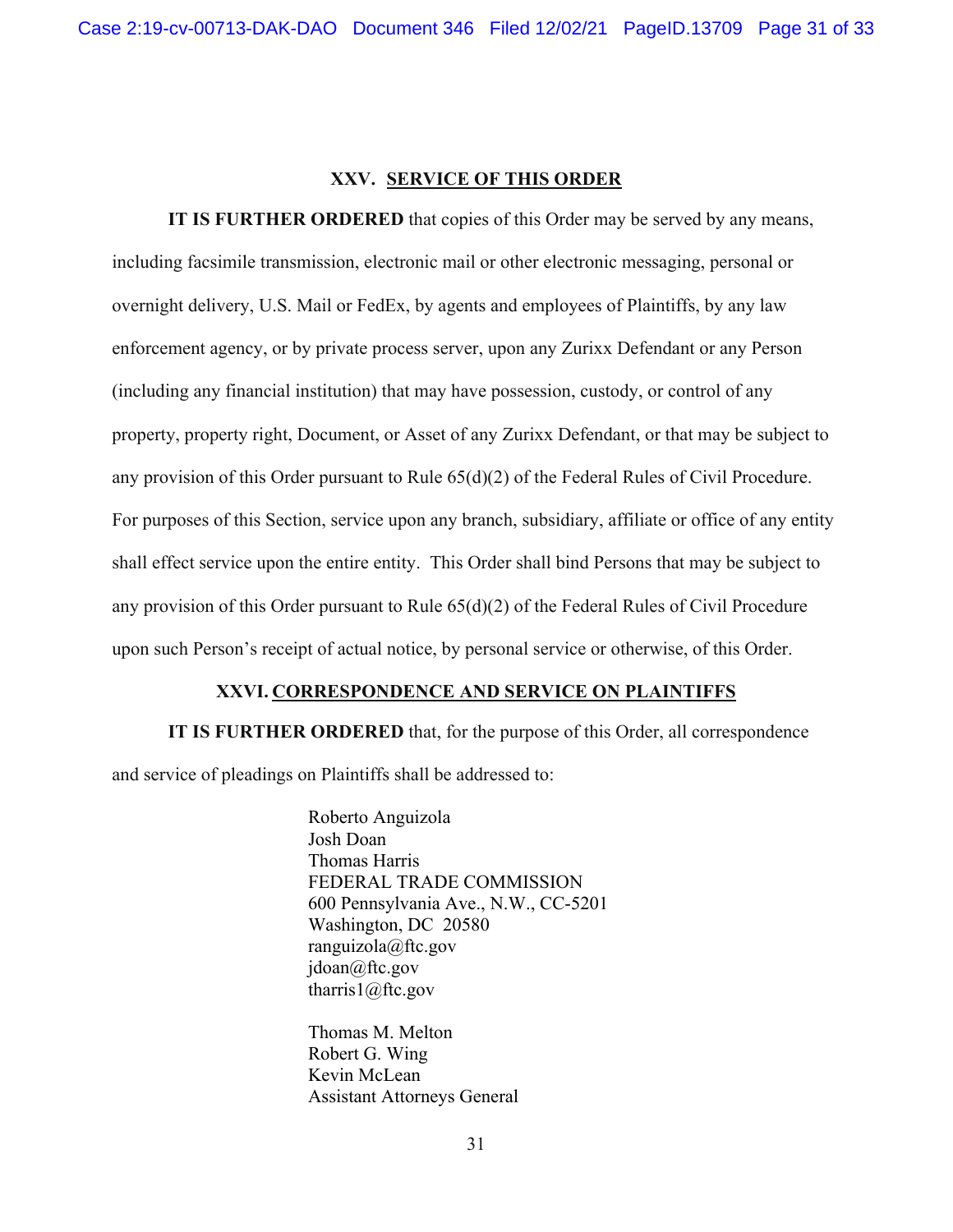Attorneys for Plaintiff Utah Division of Consumer Protection UTAH ATTORNEY GENERAL'S OFFICE 160 East 300 South, Fifth Floor Salt Lake City, Utah 84114 tmelton@agutah.gov rwing@agutah.gov kmclean@agutah.gov

## **XXVII. DURATION OF THE ORDER**

**IT IS FURTHER ORDERED** that this Order shall remain in full force and effect until

entry of a final judgment adjudicating all the claims and all the parties' rights and liabilities

unless sooner modified or dissolved.

# **XXVIII. RETENTION OF JURISDICTION**

**IT IS FURTHER ORDERED** that this Court shall retain jurisdiction of this matter for

all purposes.

SO ORDERED, this 2<sup>nd</sup> day of December, 2021, at 10:37 a.m.

 $\Delta$ alo  $U$ ,  $f_{\lambda}$   $\sqrt{m10}$ 

Dale A. Kimball, U.S. District Judge